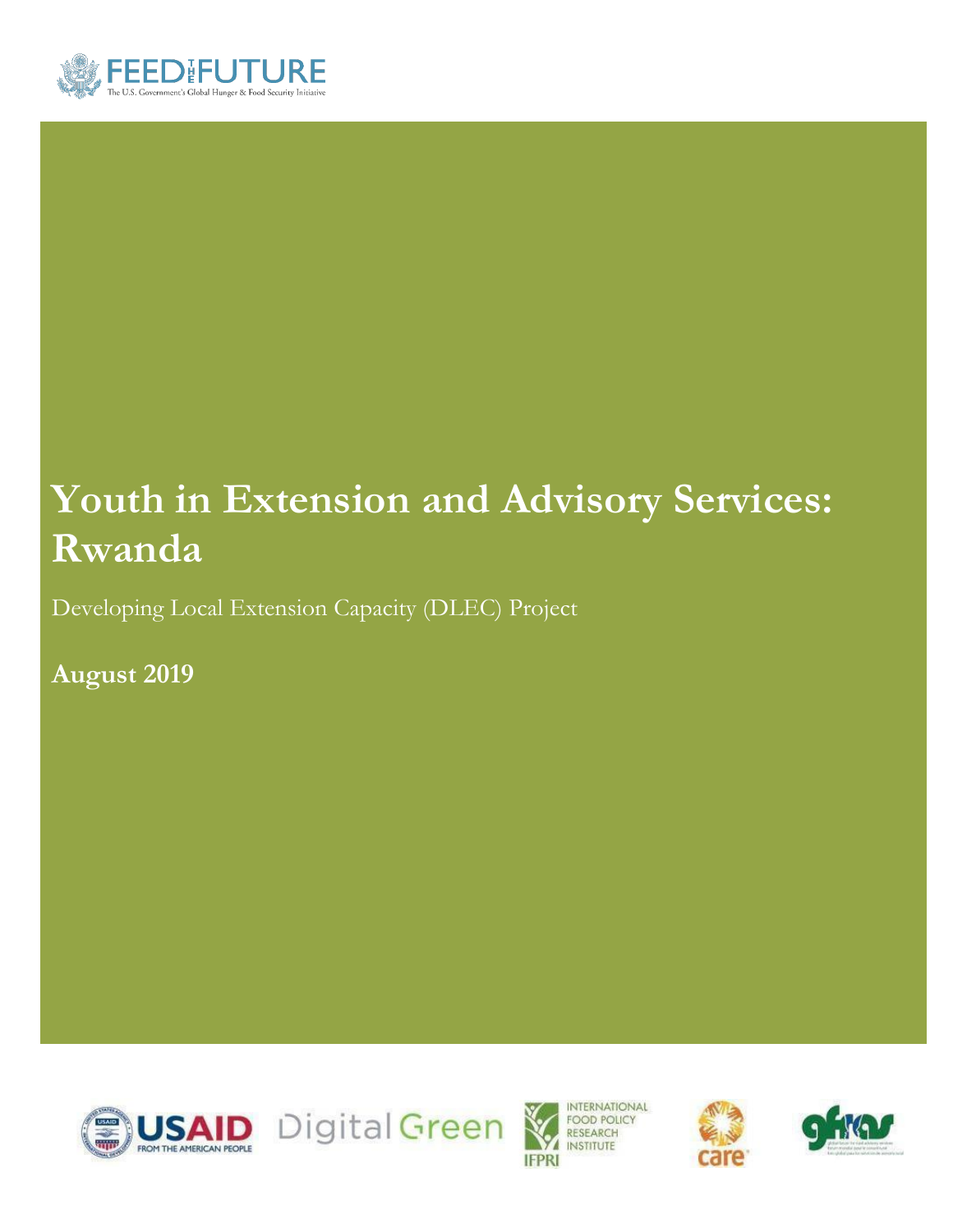Suggested citation: Franzel, S., Kinyua, H., Rucibigango, M., Davis, K., and Makh, S. (2019). Youth in Extension and Advisory Services: Rwanda. Developing Local Extension Capacity Project. USAID, Washington D.C.

#### Acknowledgements

This analysis was compiled for the DLEC project under USAID Cooperative Agreement No. AID-OAA-L-16-0002.

*This report is made possible by the generous support of the American people through the United States Agency for International Development (USAID). The contents are the responsibility of Digital Green and do not necessarily reflect the views of USAID or the United States Government.*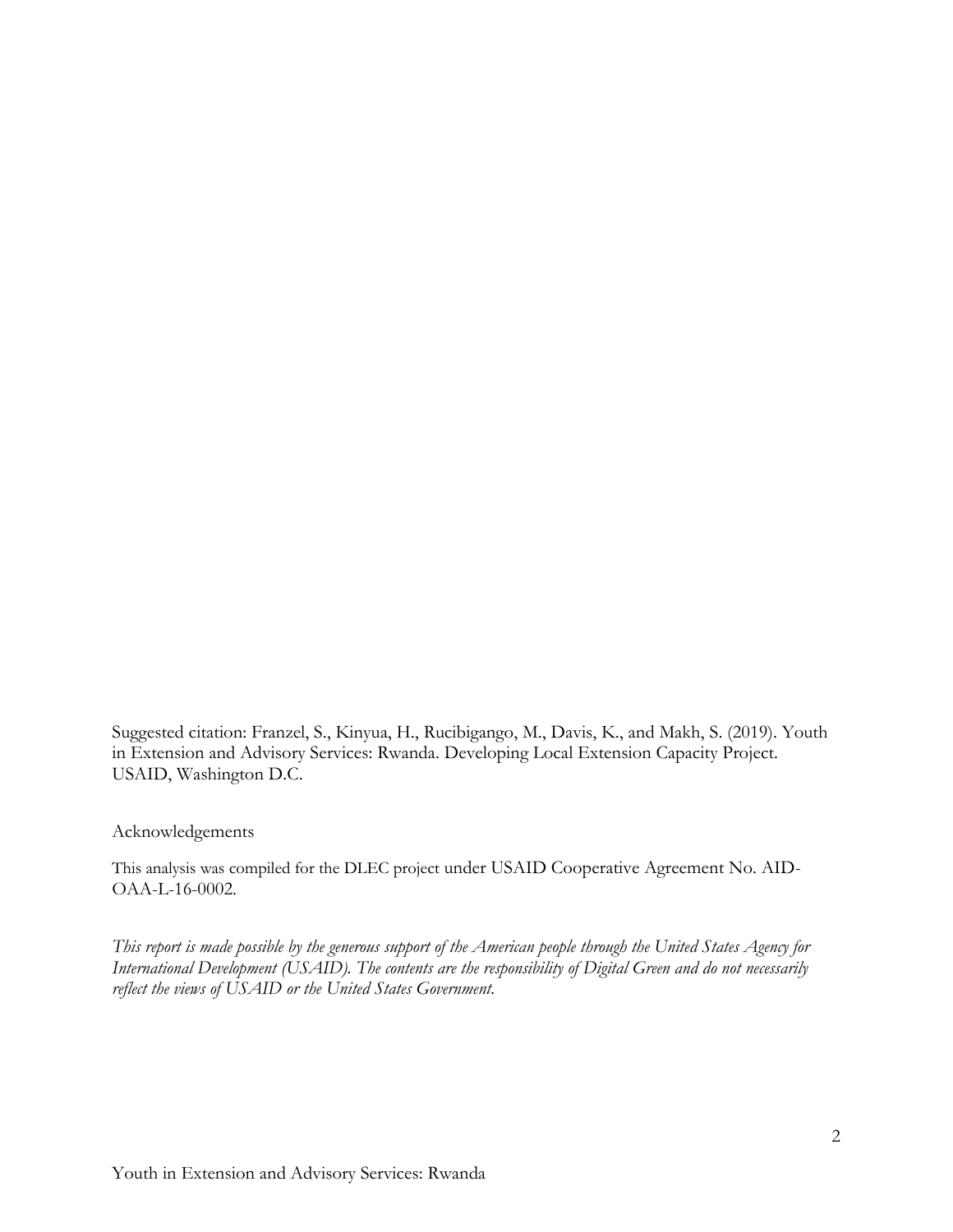# <span id="page-2-0"></span>**CONTENTS**

| Contents                                      | $\overline{4}$ |
|-----------------------------------------------|----------------|
| Acronyms                                      | 5              |
| <b>Background and Context</b>                 | 6              |
| Purpose and Methodology                       | 7              |
| Introduction                                  | 7              |
| Findings                                      | 8              |
| Rules                                         | 8              |
| Roles                                         | 10             |
| Relationships                                 | 17             |
| Resources                                     | 18             |
| Results                                       | 20             |
| Conclusion and Recommendations                | 22             |
| Recommendations for USAID Rwanda's CDCS       | 25             |
| Recommendations for New Initiatives           | 26             |
| National Policy and Strategy Recommendations  | 26             |
| <b>Education and Training Recommendations</b> | 27             |
| Recommendations for USAID-DLEC Collaboration  | 27             |
| <b>Next Steps</b>                             | 28             |
| References                                    | 30             |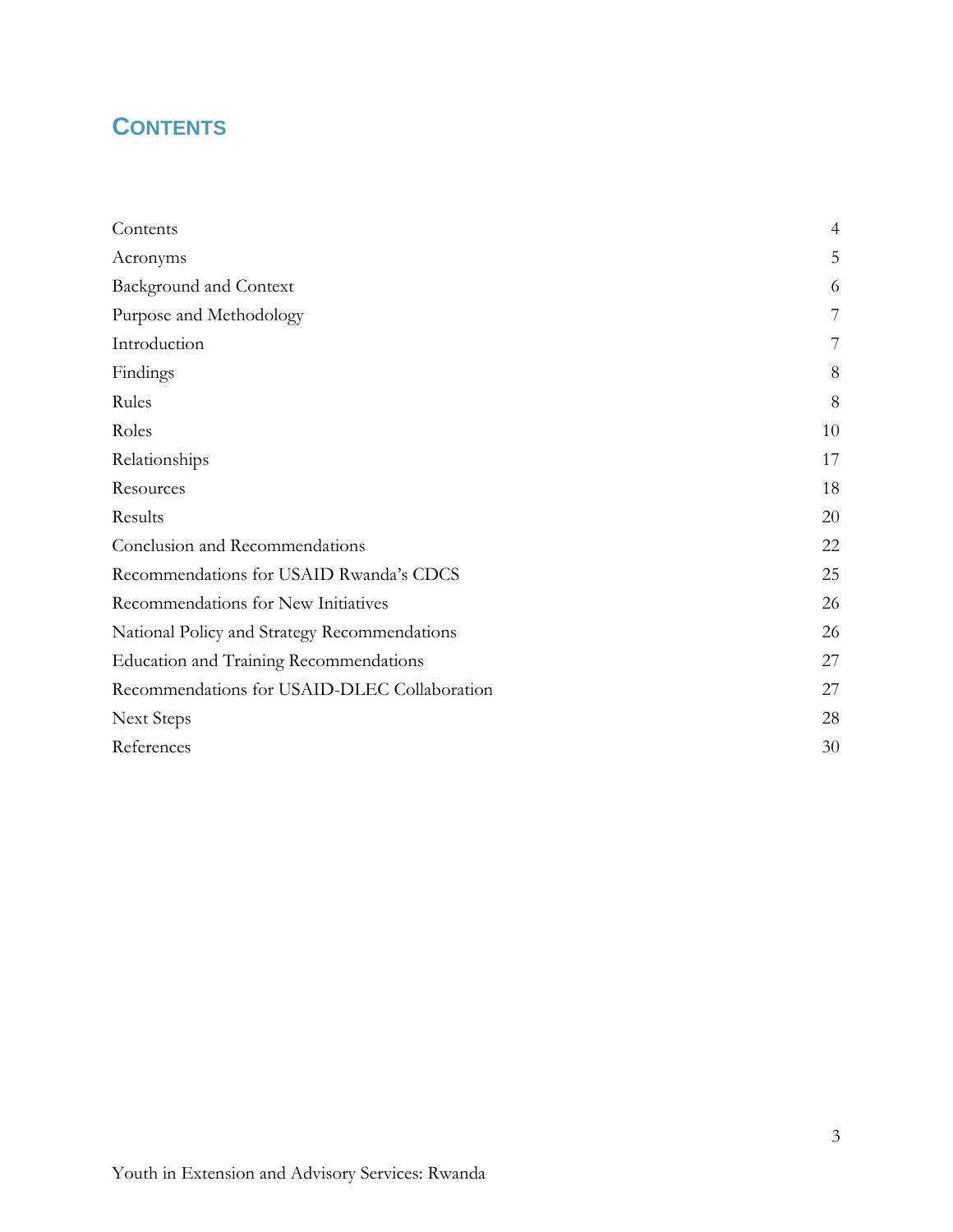# <span id="page-3-0"></span>**ACRONYMS**

| Access to Finance Rwanda                                                     |
|------------------------------------------------------------------------------|
| Community Animal Health Worker                                               |
| <b>Country Development Cooperation Strategy</b>                              |
| Capacity Development and Employment Services Board                           |
| Developing Local Extension Capacity                                          |
| <b>Extension and Advisory Services</b>                                       |
| Food and Agriculture Organization                                            |
| Farmer Field School                                                          |
| Government of Rwanda                                                         |
| Huguka Dukore Akazi Kanoze (Get Trained and Let's Work!)                     |
| Horticulture in Reality Cooperative                                          |
| Iterambere ry'Abahinzi-Borozi ba Makera (Farmers' Development Cooperative of |
| Makera)                                                                      |
| Impuzamashyirahamwe y'Aborozi ba Kijyambere ba Byumba (Modern Farmers'       |
| Cooperative of Byumba)                                                       |
| Information and Communication Technology                                     |
| Information and Communication Technology for Rwanda in Agriculture           |
| Ministry of Agriculture and Animal Resources                                 |
| Ministry of Youth and Information and Communication Technologies             |
| National Agricultural Export Board                                           |
| Nongovernmental Organization                                                 |
| National Youth Council                                                       |
| Private-Sector Driven Agricultural Growth                                    |
| Strategic Plan for Agricultural Transformation, Phase 4                      |
| Rwanda Agricultural Board                                                    |
| Rwanda Dairy Competitiveness Project, Phase 2                                |
| Rwanda Institute for Conservation Agriculture                                |
| Rwanda Youth in Agri-business Forum                                          |
| Rwanda Youth Initiative for Agricultural Transformation                      |
| Savings and Internal Lending Communities                                     |
| Tworore Inkoko, Twunguke (Let's Raise Chickens, and Make a Profit)           |
| Technical and Vocational Education and Training                              |
| United States Agency for International Development                           |
|                                                                              |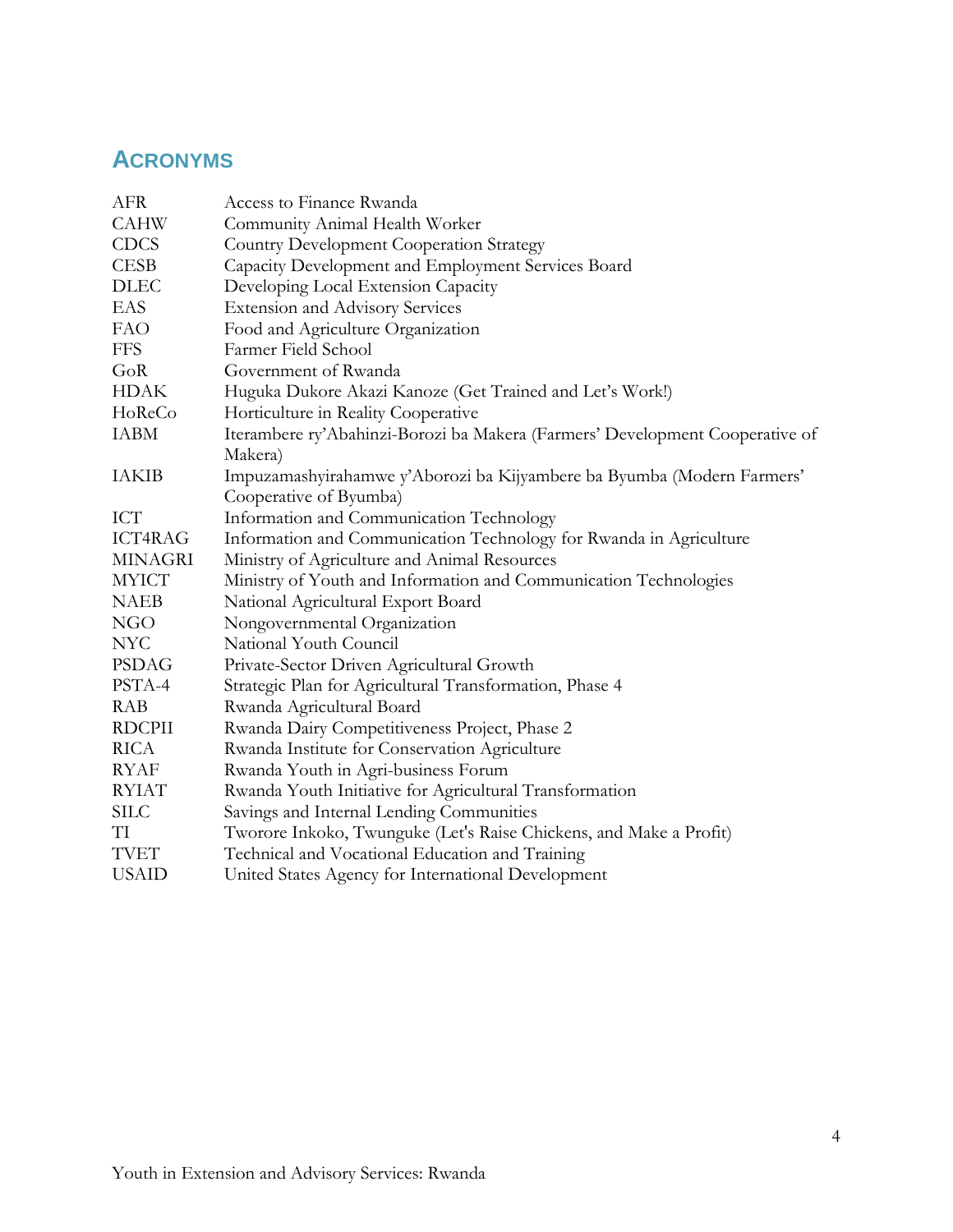### <span id="page-4-1"></span><span id="page-4-0"></span>**BACKGROUND AND CONTEXT**

Approximately 88 percent of the world's 1.2 billion youth (ages 15-24 as defined by the UN) live in developing countries. By 2050, the global population of youth is projected to rise to 1.8 billion, with 35 percent of that estimated to live on the African continent. This presents a challenge to many developing countries given the need to create economic opportunities for this growing segment of the population. According to the World Bank, even if countries had suitable conditions for growth and economic transformation, the job market in developing countries could not absorb the growing number of young people projected to become eligible for jobs. In addition to the youth bulge, meeting the growing global demand for food and nutrition also presents a challenge, with some estimates citing a need to increase food availability by 70-100 percent. At the same time, factors such as an increasingly globalized and connected world, higher global incomes, urbanization and widespread access to digital tools are creating new opportunities in agri-food systems for youth and other rural actors. Tapping into the potential of youth and creating opportunities for them in agriculture, including in extension and advisory services (EAS), will be key to meeting global food and nutrition needs as well as achieving the Sustainable Development Goals (SDGs) and Feed the Future's Food Secure 2030 vision. Rural extension and advisory services are defined as all the different activities that provide the information and services needed by farmers and other players in the agri-food system and rural development to develop and build their technical, organizational and management capacities, so they can improve their quality of life and well-being (Christoplos, 2010).

Governments, bilateral and multilateral aid agencies, the private sector agri-food companies and educational institutions have all recognized and emphasized the importance of youth in the global economy, and especially farming and food systems, as a major driver of the economy and contributor to agricultural transformation. Some 32 African countries have policies on youth, including Ethiopia, Nigeria, Rwanda and Uganda. However, young people face many barriers within agriculture such as access to land, finance, education and adequate skills. Additionally, climate change, rural to urban migration trends and increasing population pressures on land will make agriculture even more challenging in the future.

Agricultural extension and advisory services present a unique opportunity to engage youth as both recipients and providers of these services. EAS has an important role to play in youth and leadership development throughout the education system, not just when young people enter the job market. The United States Agency for International Development (USAID) funded Feed the Future Developing Local Extension Capacity (DLEC) to target Feed the Future countries to measurably improve extension programs, policies and services by creating locally-tailored, partnership-based solutions and by mobilizing active communities of practice to advocate for scaling proven approaches. The five-year (2016-2021) project is designed to diagnose, test and share best-fit solutions for agricultural extension systems and services across the Feed the Future countries. Led by Digital Green in partnership with Care International, the International Food Policy Research Institute and the Global Forum for Rural Advisory Services, DLEC is an action-oriented, evidencebased learning project that generates evidence through diagnostic studies and engagement activities, which in turn are used as a catalyst for mobilizing global and country-level communities of practice to advocate for improved EAS. This report on youth in extension and advisory services in Rwanda is one such diagnostic study.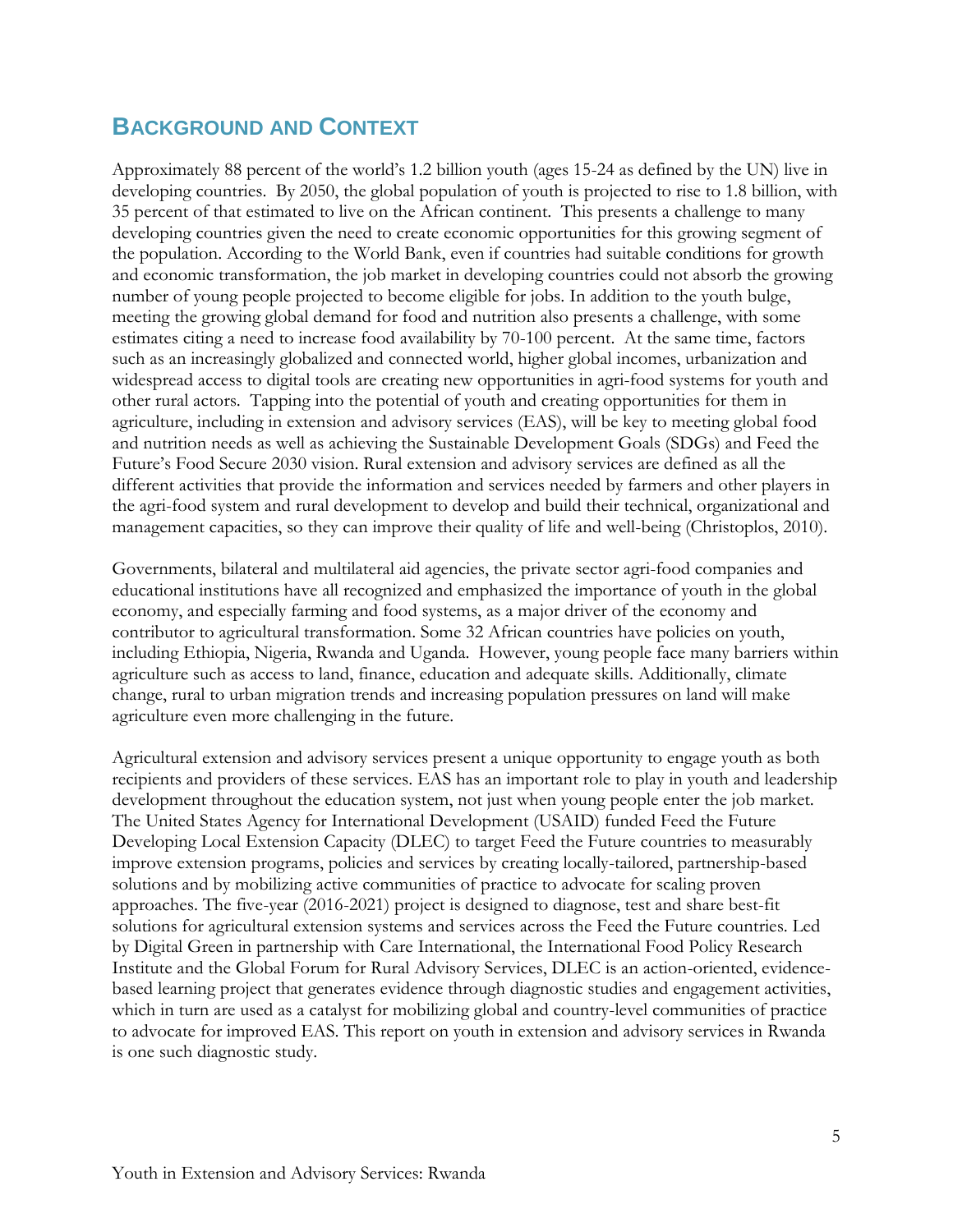# **PURPOSE AND METHODOLOGY**

The overall objective of this youth in extension diagnostic study is to design a pilot engagement in Rwanda to support and strengthen the inclusion of youth in extension – both as providers and recipients of extension services –as a mechanism to both improve the economic opportunities and livelihoods of youth and increase the effectiveness of extension and advisory service systems.

In Phase 1, DLEC engaged with USAID country missions that identified engaging youth in agricultural extension as a strategic priority for economic growth and investment. DLEC then identified several countries in which there was buy-in and support from USAID missions to conduct a diagnostic to develop concrete recommendations for a youth-focused engagement. These countries included Guatemala, Niger and Rwanda.

For Phase 2, the output is this report. DLEC conducted a landscape analysis, employing a local systems approach and utilize USAID's "5Rs Framework" (Gray et al., 2018) to analyze the *roles* of certain actors that form a network of *relationships* whose interactions depend on *resources* and produce *results* for youth in EAS. The process of transforming resources into results via interactions of system actors is governed by *rules*.

Methodologies for obtaining the information for this report included: A literature review, key informant interviews, and field and site visits to view programs and talk to stakeholders. Key informants included USAID country partners, government agencies, private sector and civil society that focus on youth in extension. USAID Mission representatives were interviewed to understand Mission priorities for current projects and the Mission country development cooperation strategy (CDCS) as they relate to youth engagement in extension and ongoing or planned programs addressing youth in extension. The report is not meant to give an account of all initiatives in youth and agricultural extension but rather to present a sample of such initiatives, including ones from all the main different types of actors: donor-funded projects, government agencies, educational institutions, international organizations, national and local NGOs, producer organizations and the private sector.

Finally, in Phase 3, DLEC will co-design and launch an engagement with the Mission that is customized to the country contexts to meet the Mission's needs and DLEC's strategic objectives.

### <span id="page-5-0"></span>**INTRODUCTION**

Rwanda's economic growth over the last two decades has been very impressive. Over the period 2000-2016, the economy grew by an average of nearly eight percent per year**,** GDP per capita increased from \$242 to \$729 and the poverty rate fell from 60 to 39 percent (MINAGRI, 2017). Yet a major concern of policymakers and donors is the ability of youth to participate in the country's economic growth. Youth, defined by the Government of Rwanda as those aged 16-30 (New Times, 2015), number 3.2 million, comprising about 27 percent of Rwanda's population of 11.9 million as of 2016/17 (NISR, 2018). Each year, about 300,000 youth seek to enter the workforce (Ntirenganya, 2017).

The challenge is particularly great for rural youth, who comprise about 79 percent of the total youth population (GoR, 2015). Young people's main job is farming (45 percent), or wage labor on farms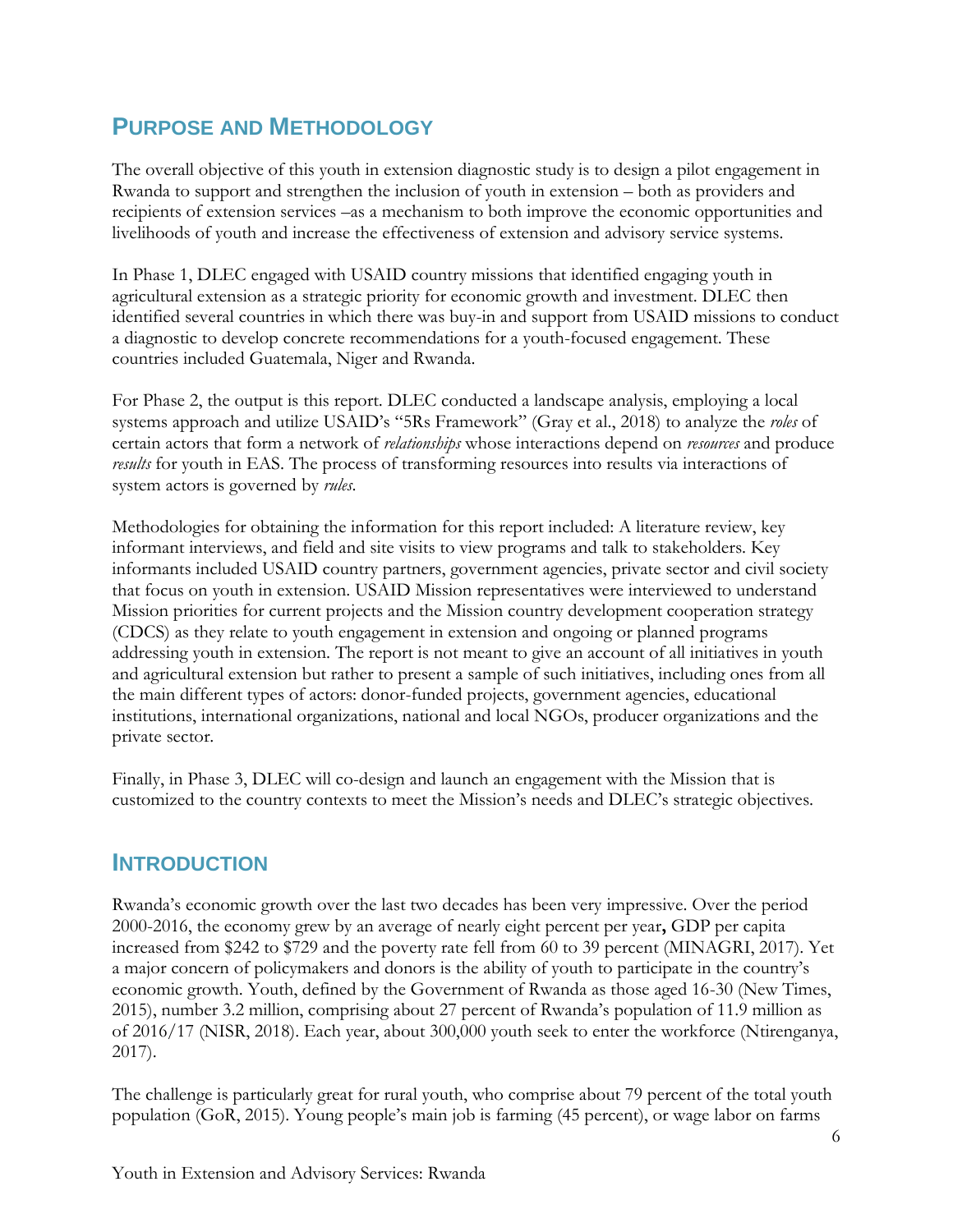(16 percent), highlighting the importance of agriculture as an economic activity for youth (NISR, 2018). About 54 percent of young men in Rwanda work in agriculture; 79 percent of young women work mostly on family farms (NISR, 2016). Rural youth have a relatively high literacy rate (82 percent in 2016/17), but mobile phone ownership (48 percent) and computer literacy (8 percent) were much lower. Only four percent of youth have attended a technical or vocational school and less than two percent a university (NISR, 2018).

Youth face major challenges in agriculture; they lack access to land, capital and knowledge, and employment opportunities are scarce. They often lack interest in agriculture, hoping to secure jobs in other sectors, and are often viewed as not mature enough to farm or run businesses (PSDAG, 2018). Female youth face even greater challenges because unequal power relations leave women with limited decision-making powers and fewer resources. Few youths will inherit enough land from their parents to make a living as farm size averages only 0.6 ha. The economic problems that youth face also have important social consequences, as young people are unable to advance into adulthood, marry or start families (Sommers and Bertsch, 2012).

Rwanda is one of the few countries in Africa that is committed to full national extension coverage. Its main means for reaching all the country's 14,837 villages is through its Twigire Muhinzi program, managed by the Rwanda Agricultural Board (RAB), which focuses on improving production of the country's main food crops and uses paraprofessionals (2,500 farmer field school (FFS) facilitators and 14,500 farmer promoters) to host demonstrations and train farmers. FFS facilitators are selected based on competency and experience and undergo a six-month residence training. In contrast, farmer promoters are selected by their peers and receive periodic trainings ranging from a day to a week. RAB also manages livestock extension services and the National Agricultural Export Board (NAEB) manages extension services for coffee, tea and horticultural export crops. As in other countries, NGO and private firms are active extension providers and use professional staff as well as paraprofessionals.

### <span id="page-6-0"></span>**FINDINGS**

The diagnostic employs a local systems approach and utilize USAID's 5Rs Framework (Gray et al., 2018)

#### <span id="page-6-1"></span>**Rules**

The first "R" asks what are the *rules* under which the system functions such as national policies and strategies that serve to enable or prevent youth's inclusion in EAS, and are the key actors able to modify the rules that affect them in a way that make their programs more impactful?

Rwanda's various policies and strategies concerning youth and agriculture developed fairly independently during the early 2000s but have been effectively integrated during the past decade. Rwanda's National Youth Policy, issued in 2005, has an overall objective to promote the economic, social, cultural, intellectual and moral welfare of youth (GoR, 2005). It focused on nine areas, including education, employment, gender and training but gave little attention to agriculture or agribusiness. Rwanda's Ministry of Youth and Information and Communication Technologies (formerly the Ministry of Youth, Culture and Sports) was responsible for implementing the policy.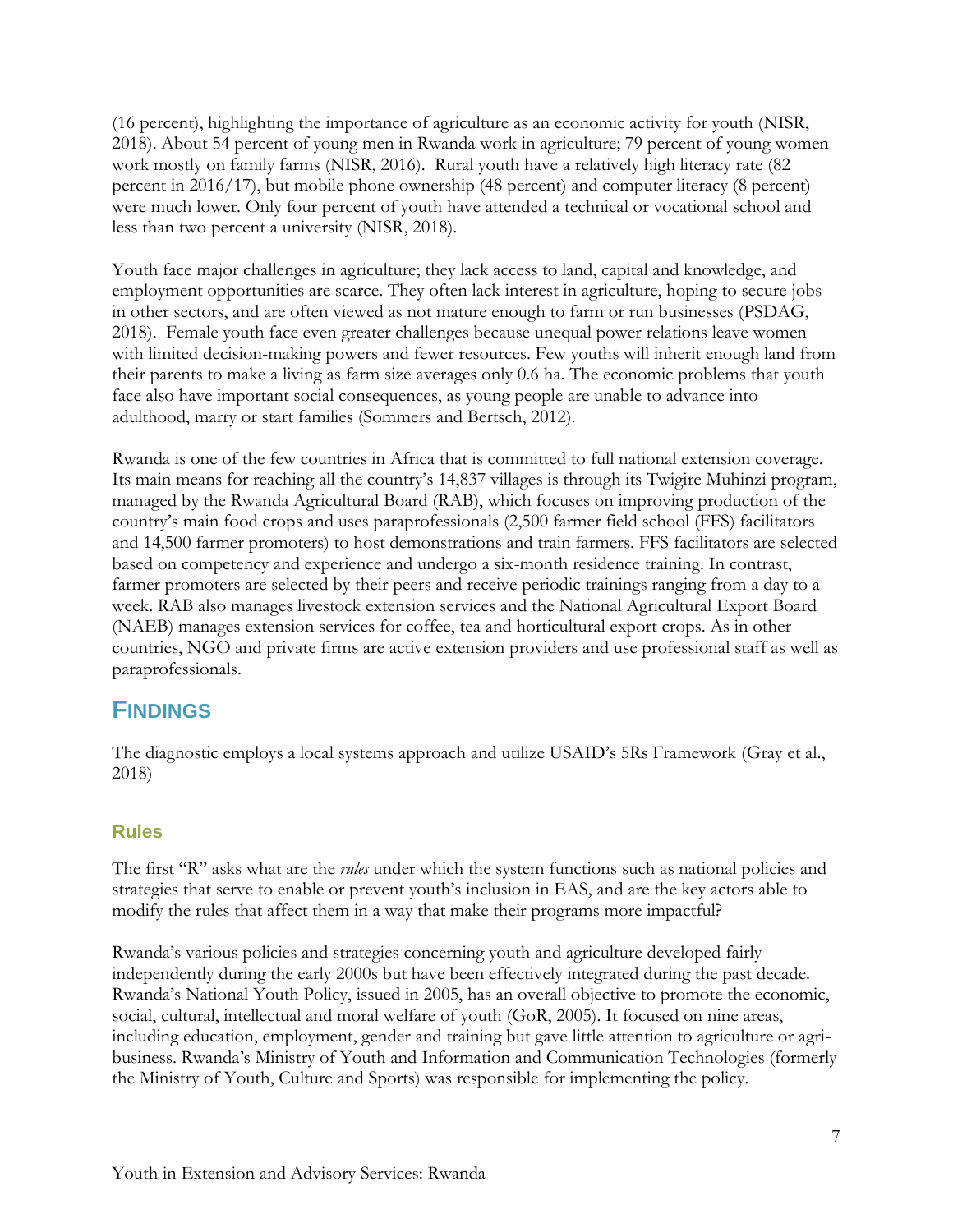The Strategic Plan for the Transformation of Agriculture in Rwanda – Phase II (PSTA II) (MINAGRI, (2009b) mentioned youth only seven times in 127 pages and offered only broad guidelines concerning youth in agriculture, calling for the strategies and programs to be sensitive to youth, to prepare youth for agricultural business opportunities and for a practical agricultural education curriculum. The National Agricultural Extension Strategy, issued in 2009, noted the importance of youth participation in planning extension programs. It called for youth to be represented in District and Sector Agricultural Platforms and in Cell Agricultural Committees.

In contrast, more recent policy documents were much clearer and more specific on integrating youth and agriculture. The Youth Sector Strategic Plan 2013-2018 (GoR, 2013) focused on three priority areas: youth economic empowerment; youth mobilization; and sector coordination. Acknowledging that coordination among stakeholders was a major challenge, the plan detailed mechanisms for improving coordination including inter-ministerial partnerships, public-private partnerships, decentralization of youth programs and monitoring and evaluation of coordination mechanisms (GoR, 2013). An update of the current Youth Sector Strategic Plan is currently under preparation. The revised National Youth Policy (2015) gave increased attention to economic empowerment, job creation, entrepreneurship and business development for youth and recognized that opportunities for these were through linking to and improving farm value chains (GoR, 2015).

The National Youth Council (NYC) is a platform that provides opportunities for the youth to share ideas and participate in self- and national development. Founded in 2003, the NYC has youth centers in major towns and operate at all administrative levels, including villages, sectors and districts. They do not have activities dealing directly with agriculture.

The Information and Communication Technology for Rwanda Agriculture (ICT4Rag) Strategy (2016-2020) was developed under the auspices of the Ministry of Agriculture and Animal Resources (MINAGRI) but involved a taskforce including membership from the Ministry of Youth and Information and Communication Technologies (MYICT) among other bodies (MINAGRI, 2016). One of the strategy's five objectives was to increase agricultural productivity through the use of information and communication technology (ICT) by spurring job creation among youth in the agricultural sector and peripheral services. The strategy recognized that increased productivity and profitability were not sufficient for attracting youth to agriculture. Rather, initiatives were needed to "change the youth mindset towards agribusiness" (p. 32) and to enhance youths' "social status in their communities" (p. 31). Specific ideas identified in the strategy included a "Farming is Cool Rwanda" initiative (p. 32), e-learning programs and online diplomas in agro-technology and use of social forums to encourage youth to engage in agriculture.

The Strategic Plan for Agricultural Transformation 2018-2024, Phase IV (PSTA-IV) mentioned youth 59 times and had a section on youth and agribusiness development (MINAGRI, 2017). A new initiative is to strengthen dialogue with relevant youth civil society organizations in agriculture, such as The Rwanda Youth in Agribusiness Forum (RYAF). The plan also called for increasing the capacity of MINAGRI to cooperate and coordinate with local government and other ministries, moving toward joint planning and budgeting, and collecting data for improved monitoring and evaluation. Curriculum development and skills training were planned for women and young people with minimal formal education.

The 2018 National Agricultural Policy mentioned youth 28 times and several sections had headings with the word "youth" in them (GoR, 2018). The policy committed to generating jobs and ensuring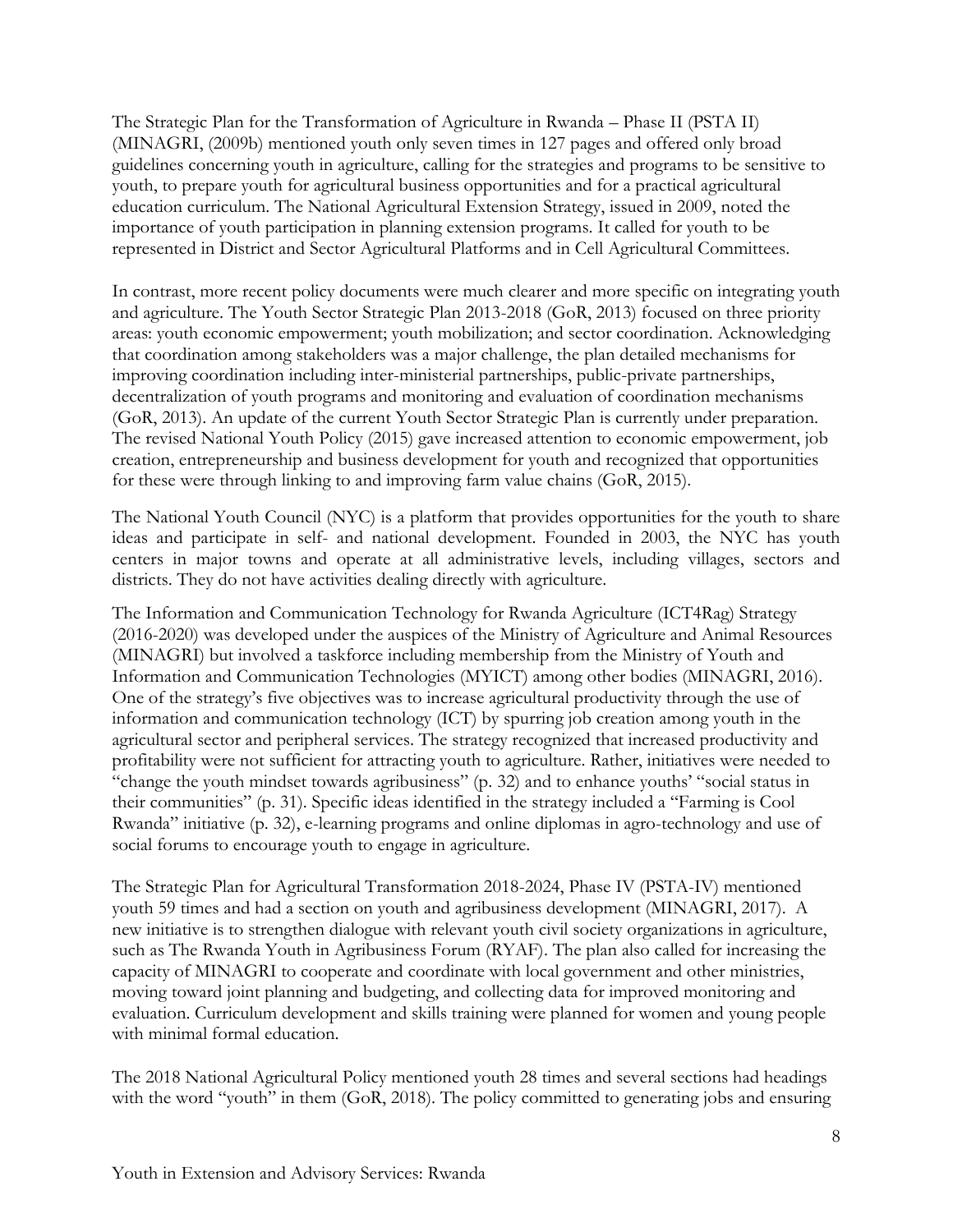the participation of women and youth in the workforce. It highlighted off-farm work opportunities for women and youth while establishing forward linkages to urban and foreign markets. It also noted that technologies and programs need to be adapted to local conditions and to consider specific needs of women, the youth and vulnerable households. Women and youth are to be given priority in financial literacy campaigns; savings groups and cooperatives; and support to entrepreneurs to create bankable business plans. Plans for enhanced agribusiness training for youth included developing learning curricula that were accessible and relevant to women and young people with minimal formal education, implementing incubation programs for youth start-ups, assisting youth with developing bankable business plans and allocating unused land to youth groups interested in cultivating.

Performance contracts ("Imihigo" in Kinyarwanda) are another important feature of Rwanda's policy framework. Performance contracts are annual contracts between the President of Rwanda, on the one hand, and local government (District Mayors) and line ministries detailing what the respective institution commits to achieve on a number of indicators. It is important to note that the contract is between the institution and the president himself, not his office. The personal nature of the contract highlights its seriousness and the importance of fulfilling its requirements. Local authorities are held accountable for their targets, and civil servants can be fired for below-average performance. Performance contracts were intended to improve the speed and quality of execution of government programs, thus making public agencies and their planning, accountability and monitoring and evaluation processes more effective (Versailles, 2012).

It is evident from the policy review that youth features prominently in Rwanda's agricultural policies, as do gender and ICT. But in contrast to gender and ICT, youth in agriculture has not been mainstreamed into policy strategies and implementation. For example, no such document as the ICT4RAg Strategy (MINAGRI, 2016) or the Agriculture Gender Strategy (MINAGRI, 2010) exist. These strategy documents include specific results and outcomes to be obtained, activities for achieving them, and indicators for monitoring progress. The plans are then fed directly to line ministries and districts, who incorporate them into their own plans. As a result, whereas district performance contracts routinely refer to gender and ICT indicators, the contracts rarely include youth indicators. In fact, many organizations do not collect data on youth indicators. For example, RAB did not have data on the proportions of young farmer promoters or farmer field school facilitators in its Twigire Muhinzi program. In contrast, RAB had data on proportions of promoters and facilitators by gender.

A second important gap in the policy documents reviewed was that there was no mention of youth as providers of extension, either as extension staff or paraprofessional staff (e.g., farmer field school facilitators or farmer promoters). Recruiting and equipping more youth as extension providers is generally regarded as an important way to improve youth engagement in agriculture (McNamara and Bohn, 2017).

A third major gap is the lack of an updated National Extension Policy and accompanying implementation framework and strategy document*.*  **Roles**

<span id="page-8-0"></span>The second "R" examines what *roles* government ministries and agencies, educational and research institutions, private sector and civil society play in engaging and employing youth in agricultural extension.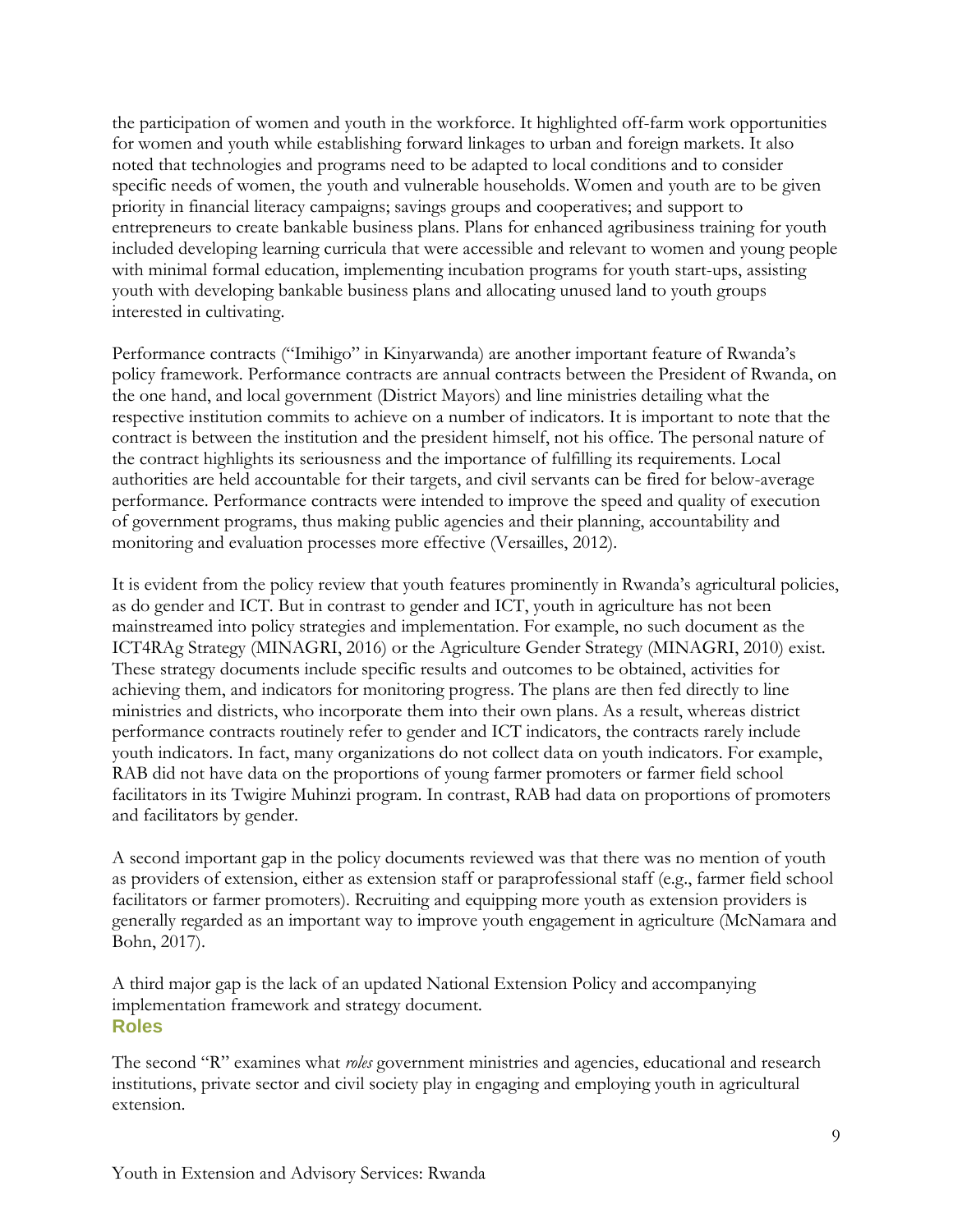We reviewed the involvement of 22 programs in youth in agriculture initiatives, including USAID projects, other donor-funded projects, international organizations, government agencies, international and national NGOs, private companies, producer organizations and educational institutions (Tables 1 and A-1 in the Annex). There was considerable variation in how the different organizations addressed youth in agriculture, but approaches fit into five categories (Table 2 and A-1 in the Annex). Further information is found in Tables A-2 and A-3 in the Annex.

| Organization type                   | Number |
|-------------------------------------|--------|
| <b>USAID</b> projects               | 6      |
| Other donor or multi-donor projects | 3      |
| Government agencies                 | 4      |
| Private-sector companies            | 2      |
| National NGOs                       | 2      |
| Producer organizations              | 2      |
| Educational institutions            | 2      |
| International NGOs                  |        |
| Total                               | 22     |

*Table 1. Types of Organizations Assessed*

*Table 2. Main Approach that the Initiative Used to Address Youth in Agriculture Issues*

| Approach                                                                      | Number   |
|-------------------------------------------------------------------------------|----------|
| Initiative focuses entirely on youth and agriculture                          | 3        |
| Initiative focuses entirely on youth but includes sectors outside agriculture | 3        |
| Initiative has a youth in agriculture component                               | $^{(1)}$ |
| Youth in agriculture is a cross-cutting issue                                 |          |
| No particular focus on youth though youth are among the beneficiaries         | 3        |
| Total                                                                         | 22       |

● **Focused entirely on youth and agriculture.** Three organizations focused entirely on youth and agriculture issues. Two were national NGOs, RYAF and Horticulture in Reality Cooperative (HoReCo). HoReCo was dedicated to promoting the interests and increasing the incomes of youth in agriculture. A third was a project managed by RAB's Department of Animal Resources that helped youth develop small stock enterprises, particularly poultry for egg production.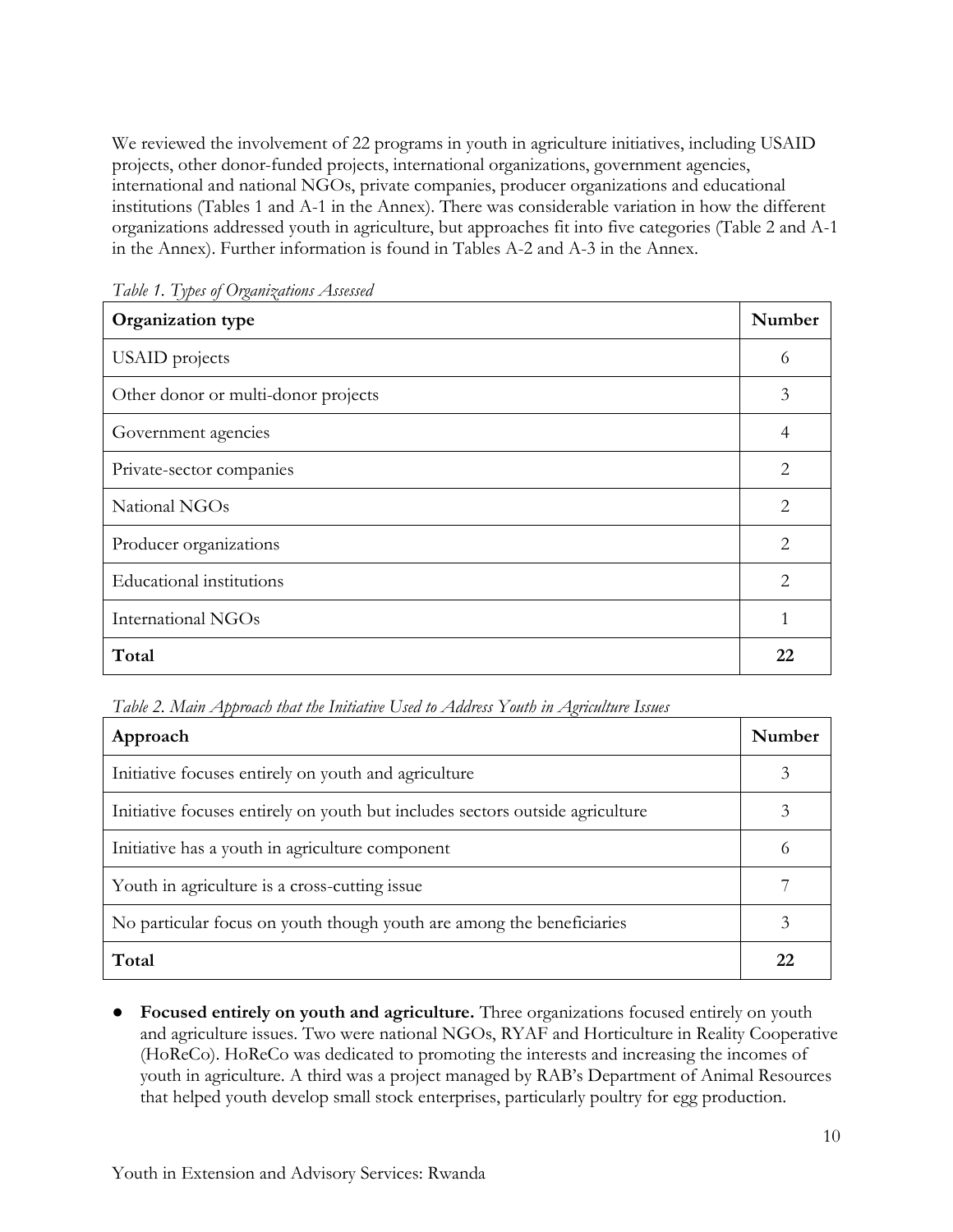- **Focused on youth but across many sectors.** Two were educational institutions: The University of Rwanda and Rwanda Polytechnic, which was created in 2017 uniting eight integrated polytechnic regional colleges and a teacher training institute. One project, USAID's Huguka Dukore Akazi Kanoze (HDAK) improved youth workforce readiness and employment opportunities for youth in agriculture as well as other sectors. While it is difficult to quantify the effort given to agriculture relative to other sectors in HDAK, one indicator is that 35 percent of the 7,827 youths receiving technical training in the project's first two years were trained in agriculture and agribusiness (EDC, 2018).
- **Had a youth in agriculture component.** Five programs had a broader clientele than youth but had youth in agriculture components or components that benefitted youth in agriculture. The Capacity Development and Employment Services Board (CESB) had an internship program for unemployed university graduates, placing them in public institutions and private companies and paying the interns a stipend for six months. The Rwanda Private Sector Driven Agricultural Growth Project (PSDAG) aimed to improve the conditions for investment mobilization and to increase value chain market integration. In partnership with CESB, MINAGRI and RYAF, the project had a youth internship program that included more and longer support for interns than the CESB program. The internships were intended to demonstrate to youth that there were fulfilling careers in agriculture and to help them find full-time employment (McGill, 2018). Holland Greentech, a private company, was one of the companies using such interns. The interns established demonstration plots, gave extension advice and sold inputs.

RAB's Department of Animal Resources had a network of community animal health workers (CAHWs), 95 percent of whom were youth. The CAHWs were equipped and trained by RAB and based in dairy cooperatives throughout the country. Impuzamashyirahamwe y'Aborozi ba Kijyambere ba Byumba *(*IAKIB*)*, a dairy cooperative in Gicumbi District, had a grand assembly of young people, a parallel management structure, to encourage youth to participate in the cooperative, provide advice to the board of directors and prepare themselves for future management positions. Iterambere ry'Abahinzi-Borozi ba Makera (Farmers Development Cooperative of Makera (IABM) a maize cooperative in Muhanga District, had a youth council that served similar purposes (Flink et al., 2018).

● **Had youth as a cross-cutting issue**. For seven programs, youth was a cross-cutting initiative, that is, they supported youth in a number of activities at the same time that they supported other clientele, such as a program offering services to farmers, many of whom were youths. For example, in Hinga Weze, a USAID Feed the Future project aiming to increase smallholder income, improve nutritional status and increase resilience of food systems in 10 districts, youth engagement was promoted in regard to staff, paraprofessionals and beneficiaries across project activities (CNFA, 2018a). The same was true for two other USAID Feed the Future projects: Tworore Inkoke, Twunguke (TI) which helped smallholders, one-third of whom were youths, to increase the capacity of smallholder poultry producers (University of Tennessee Institute of Agriculture, 2018) and Orora Wihaze, a new livestock project about to start, that aims to increase the availability of and consumption of animal-source foods (USAID, 2019). Access to Finance Rwanda was a multi-donor program promoting access to financial services, particularly for women and youth. FAO's Agricultural and Digital Inclusion Program in partnership with RYAF was piloting the provision of weather and agricultural information to farmers, and aimed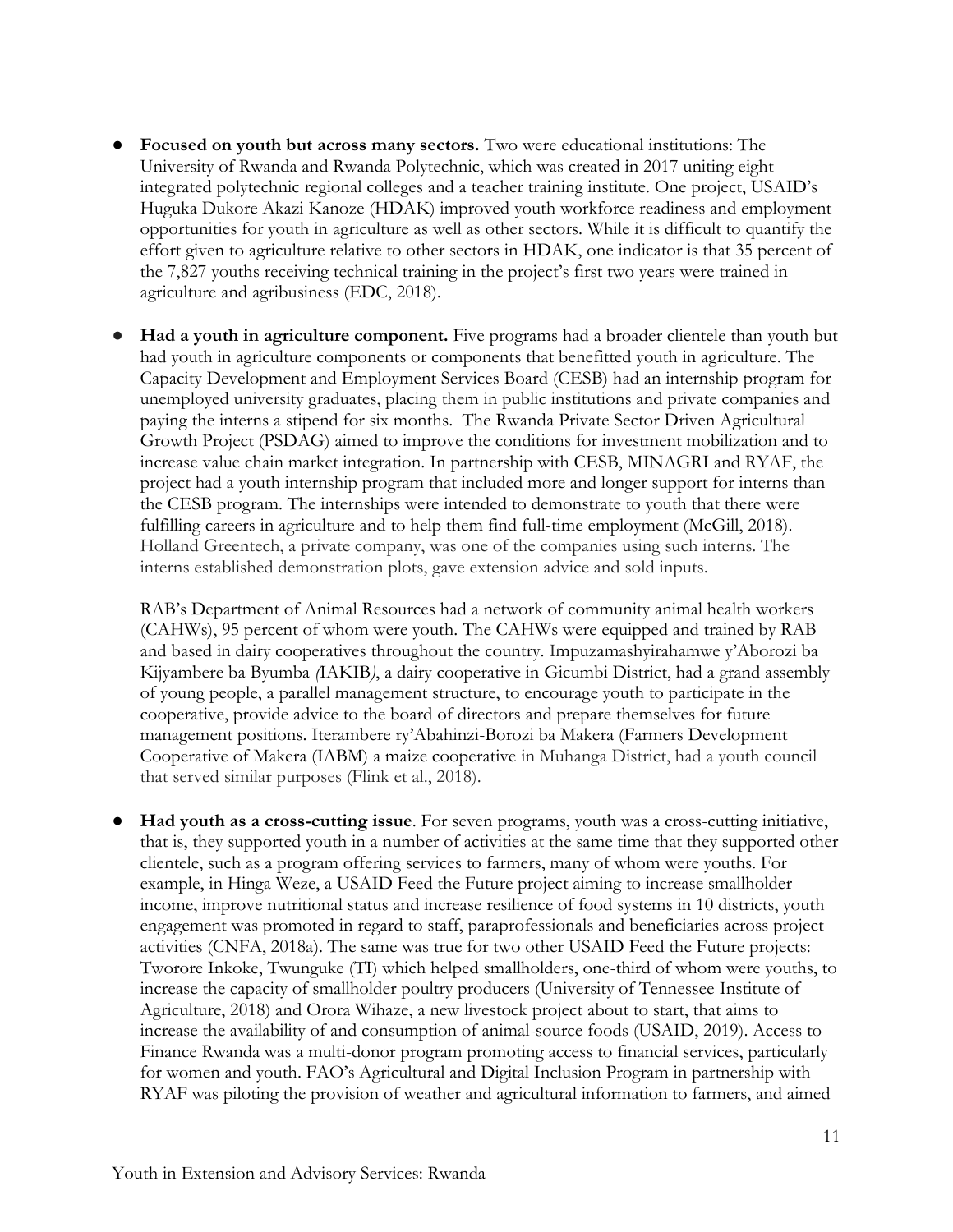to engage youth as both providers and beneficiaries. Zamora Feeds, a feed supply company, relied on youth as both staff and interns to promote its products.

● **No particular emphasis given to youth in agriculture**. Three of the programs gave no particular emphasis to youth in agriculture though youth were among the project's beneficiaries. These include (1) RAB's Twigire Muhinzi model, which the government's main program of agricultural extension uses to promote increasing crop production and productivity, (2) One-Acre Fund, an international NGO that supports RAB's Twigire Muhinzi model and (3) the European Union funded TECAN project, a project under review in MINAGRI aimed at improving the effectiveness of agricultural extension. All of these programs benefitted or are benefitting youth but none had targets for or data available on youth engagement.

The 15 programs/projects working to engage youth in agriculture were using 12 different interventions (Table 3 and Annex 2): All of these interventions involved youth as beneficiaries of extension, hence, our use of the terms 'youth in agriculture' and 'youth in agricultural extension' as interchangeable in this report. In over half, youth were also providers of extension.

● **Strengthening capacity of youth.** This was the most common intervention used by 14 programs/projects. Most organizations trained youth in both technical skills (such as agribusiness) as well as soft skills (such as leadership). Some trained across a broad range of subjects whereas others focused on a single enterprise, such as raising poultry.

HDAK and its 22 institutional partners trained young entrepreneurs in its "Work Ready Now!" training, which involved critical soft skills to transform youths' knowledge, attitudes and behaviors. Topics included personal development, interpersonal communication, work habits and conduct, leadership, safety and health, rights and responsibilities, financial fitness and entrepreneurship. HDAK and its partners also trained youth in agribusiness. PSDAG and its partners provided training in ICT applications to participants in its Young Entrepreneurs Fellowship Program. TI and the Department of Animal Resources in RAB trained youths in poultry production; TI in Northern Region and the Department of Animal Resources in Western Region. IAKIB, as mentioned above, trained its young members in cooperative management in Northern Region as did IABM in Southern Region.

RAB, Hinga Weze and One Acre Fund trained young farmers in improved agricultural practices, including adaptation to climate change, agroforestry, post-harvest handling and small-scale irrigation. Hinga Weze also trained youth in financial mobilization and use of financial services, gender, social inclusion and nutrition. Young agro-dealers were also an important target for Hinga Weze training. RYAF trained youths in agroforestry, HoReCo in horticulture and FAO in digital tools for accessing information on weather, crop calendars and market prices. RYAF was about to launch a new project with Emerging Leaders, a UK-based NGO, that will train 12,000 young professionals, 75 percent of whom will start businesses.

The University of Rwanda trains young agriculturalists at the BSc and MSc levels and Rwanda Polytechnic at the BSc level. There are three institutes offering technical and vocational education and training (TVET) in agriculture, one each in Western, Eastern and Southern Region. PSDAG trained youths to use N-Frnds, an ICT platform for accessing agricultural information via their mobile phones.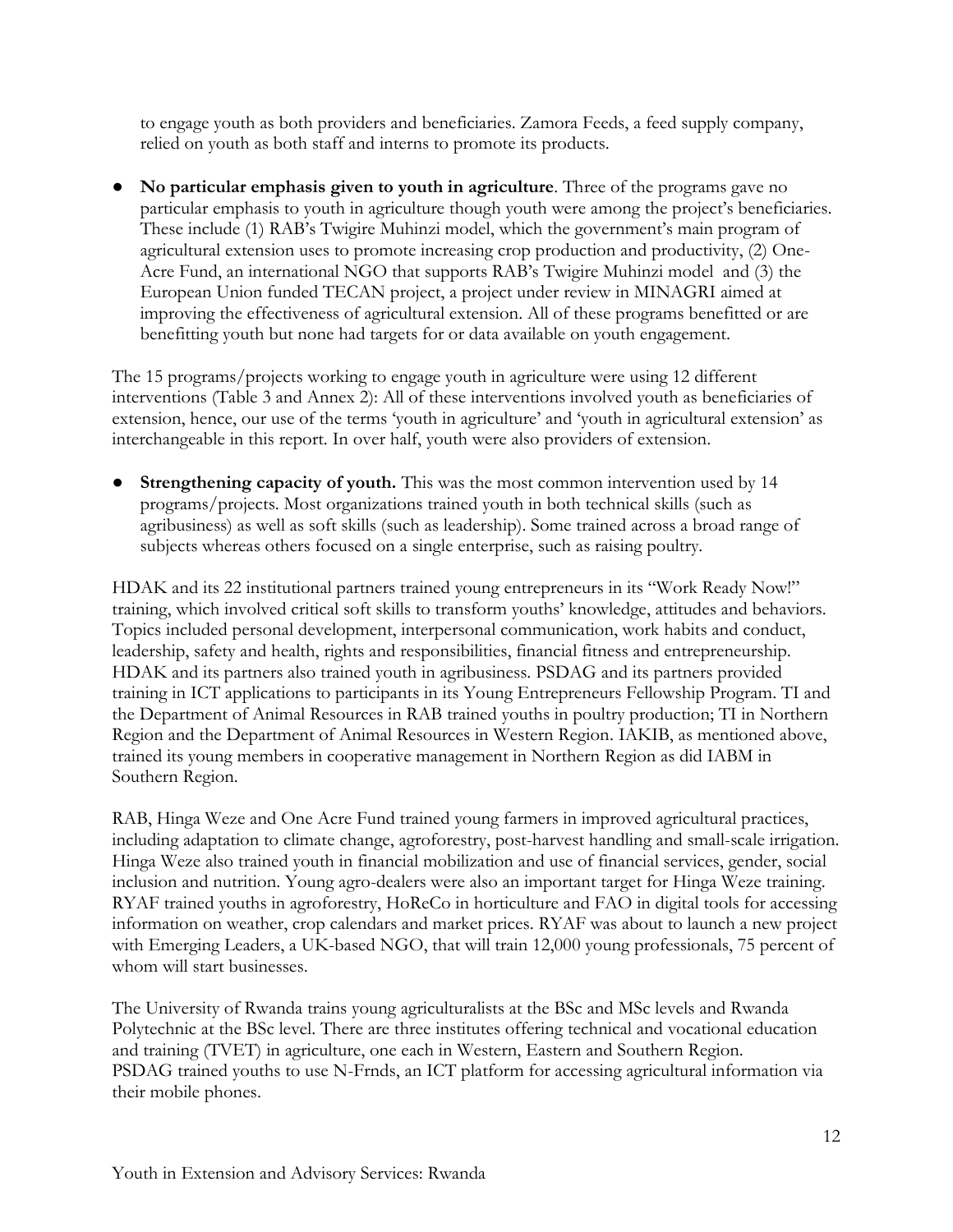| Interventions                                                                                 | No. initiatives<br>involving youth as<br>beneficiaries of<br>agricultural<br>extension | No. initiatives<br>involving youth as<br>providers of<br>agricultural<br>extension |
|-----------------------------------------------------------------------------------------------|----------------------------------------------------------------------------------------|------------------------------------------------------------------------------------|
| Strengthening capacity of youth                                                               | 14                                                                                     | $\overline{0}$                                                                     |
| Hosting interns                                                                               | 8                                                                                      | 8                                                                                  |
| Coaching and mentoring young entrepreneurs                                                    | 5                                                                                      | 5                                                                                  |
| Strengthening capacity of young extension staff                                               | 6                                                                                      | 6                                                                                  |
| Recruiting and strengthening capacity of young<br>paraprofessional extension staff            | 5                                                                                      | 5                                                                                  |
| Policy advocacy and supporting<br>networks/platforms                                          | 5                                                                                      | $\theta$                                                                           |
| Strengthening capacity of local implementing<br>partners                                      | 4                                                                                      | 4                                                                                  |
| Providing credit, supporting savings and loan<br>groups or linking youth to credit facilities | 4                                                                                      | $\overline{0}$                                                                     |
| Organizing internships for other institutions                                                 | 3                                                                                      | $\overline{2}$                                                                     |
| Facilitating formation of and support to youth<br>groups                                      | 3                                                                                      | 3                                                                                  |
| Gender and social inclusion grants                                                            | $\overline{2}$                                                                         | $\overline{0}$                                                                     |
| Total                                                                                         | 62                                                                                     | 36                                                                                 |

*Table 3. Main Interventions that the Initiatives Used to Address Youth and Agricultural Extension and More Specifically, Youth as Providers of Agricultural Extension*

- **Recruiting interns.** Eight organizations recruited young interns, which were nearly always university or polytechnic graduates. In all eight organizations, interns were involved in extension activities. Hinga Weze, TI, RAB and One-Acre Fund all hosted interns, who played an important role training farmers in extension programs as well as other functions. Private companies using interns included Holland Greentech and Zamora Feeds. The interns established demonstration plots, gave extension advice to farmers, and sold inputs.
- **Coaching and mentoring young entrepreneurs**. Five programs involved in training young entrepreneurs also had programs coaching and mentoring them following training. These could also be considered extension activities. In HDAK, staff of implementing partners coached and mentored young entrepreneurs. In addition, the project used a peer-to-peer methodology called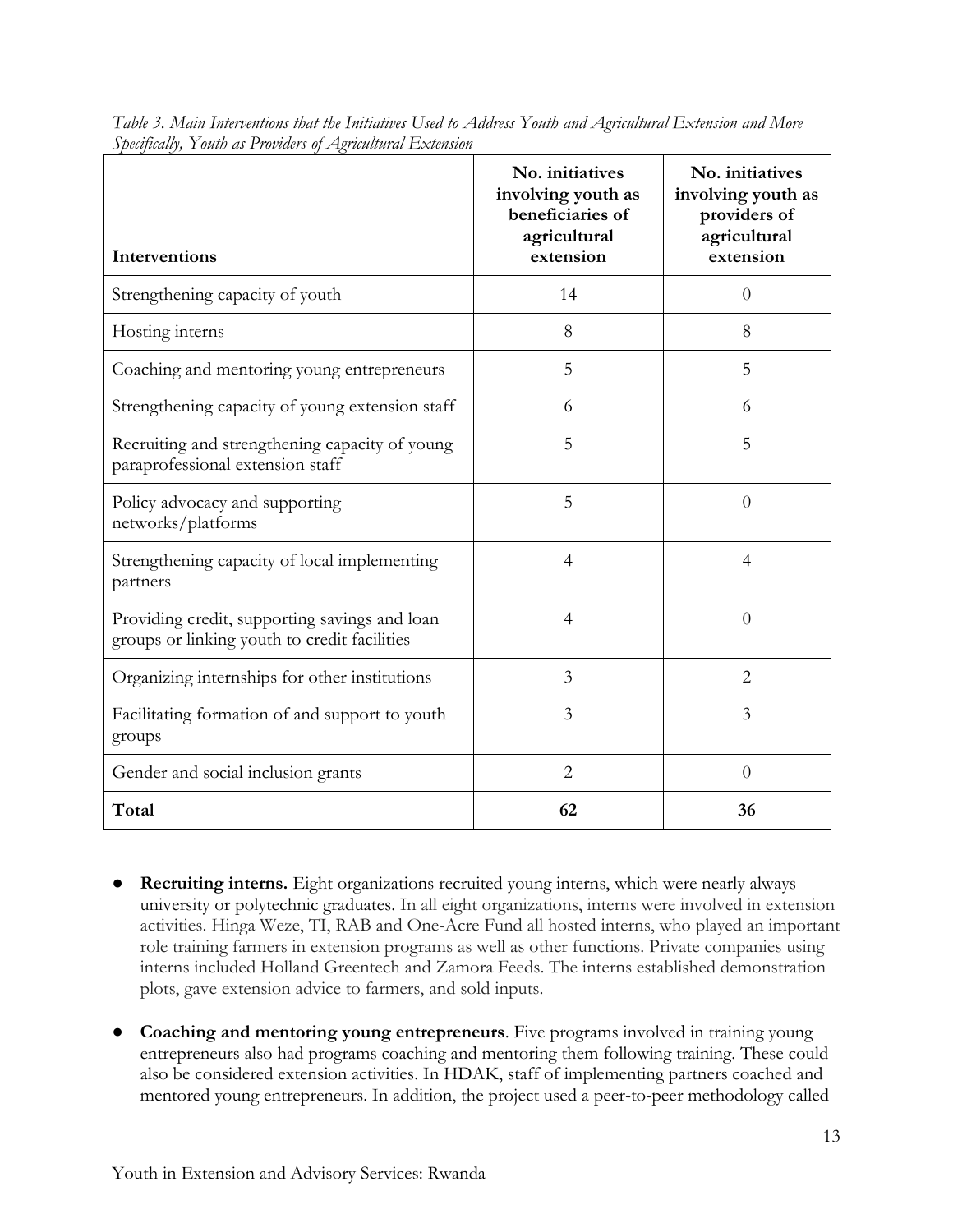"youth accompaniment" in which youth leaders received training to coach and mentor members of their common interest groups (EDC, 2018). TI and the Department of Animal Resources in RAB coached and mentored young poultry farmers.

- **Recruiting and strengthening capacity of young extension staff**. RAB, Hinga Weze and One-Acre Fund trained extension staff in RAB's Twigire Muhinzi program. In Hinga Weze, training content for young staff included climate smart agriculture, nutrition and improved crop management practices. Several agencies preferred to hire young extension staff rather than older experienced ones. Three reasons were given: youths learn faster, youths were more skilled in ICT and youths had lower costs. Other agencies preferred older extension staff, because they were more experienced and had greater credibility among farmers.
- **Recruiting and strengthening capacity of young paraprofessional extension staff**. RAB, Hinga Weze and One-Acre Fund trained farmer promoters in RAB's Twigire Muhinzi program. The farmer promoters, in turn, trained their peers in Twigire Muhinzi groups. In Hinga Weze, training content for farmer promoters included topics similar to those mentioned above for staff: climate smart agriculture, nutrition and improved crop management practices. Hinga Weze has also trained "Youths for Change" to inspire and promote gender transformation among their peers. Specific topics they deal with include gender equality, female empowerment and the division of labor within the family on farm and household activities. RAB's Department of Animal Resources trained CAHWs as mentioned above. HoReCo trained farmer promoters in irrigation schemes in operation of irrigation infrastructure, crop management and in soft skills such as financial management and conflict resolution.
- **Policy advocacy and supporting networks/platforms**. Two organizations were actively involved in youth policy discussions. RYAF lobbied the government and MINAGRI for a Youth in Agribusiness policy to be drawn up. It also lobbied district governments to allocate land to youth for farming and several (e.g., Kamonyi District) have done so. FAO organized an international conference on youth employment in agriculture. The conference proceedings recommended that governments make greater investments in agricultural advisory services for youth, and invest specifically in agribusiness advisory services for youth, including training and mentoring (FAO, 2018).

Concerning networking, RYAF was developing a platform of youth professionals in agribusiness and invited them to register on their website. Currently, 460 have registered. RYAF was also making the list accessible to services that wish to support young entrepreneurs.

● **Capacity strengthening for local implementing partners.** Three USAID development projects (HDAK, PSDAG and Hinga Weze) strengthened the capacity of local implementing partners to train youths in agriculture. HDAK provided capacity building for 22 local partners in areas such as delivering youth employment training, monitoring, evaluating and reporting, quality assurance, finance and grant management. PSDAG promoted youth and women participation and leadership in its cooperative professionalization program working with 60 cooperatives. PSDAG also trained and coached 28 small and medium enterprises on developing curriculum for training their staff on gender and social inclusion. Hinga Weze assisted RAB in the Twigire Muhinzi program to work with youth groups to help them improve cropping practices and marketing.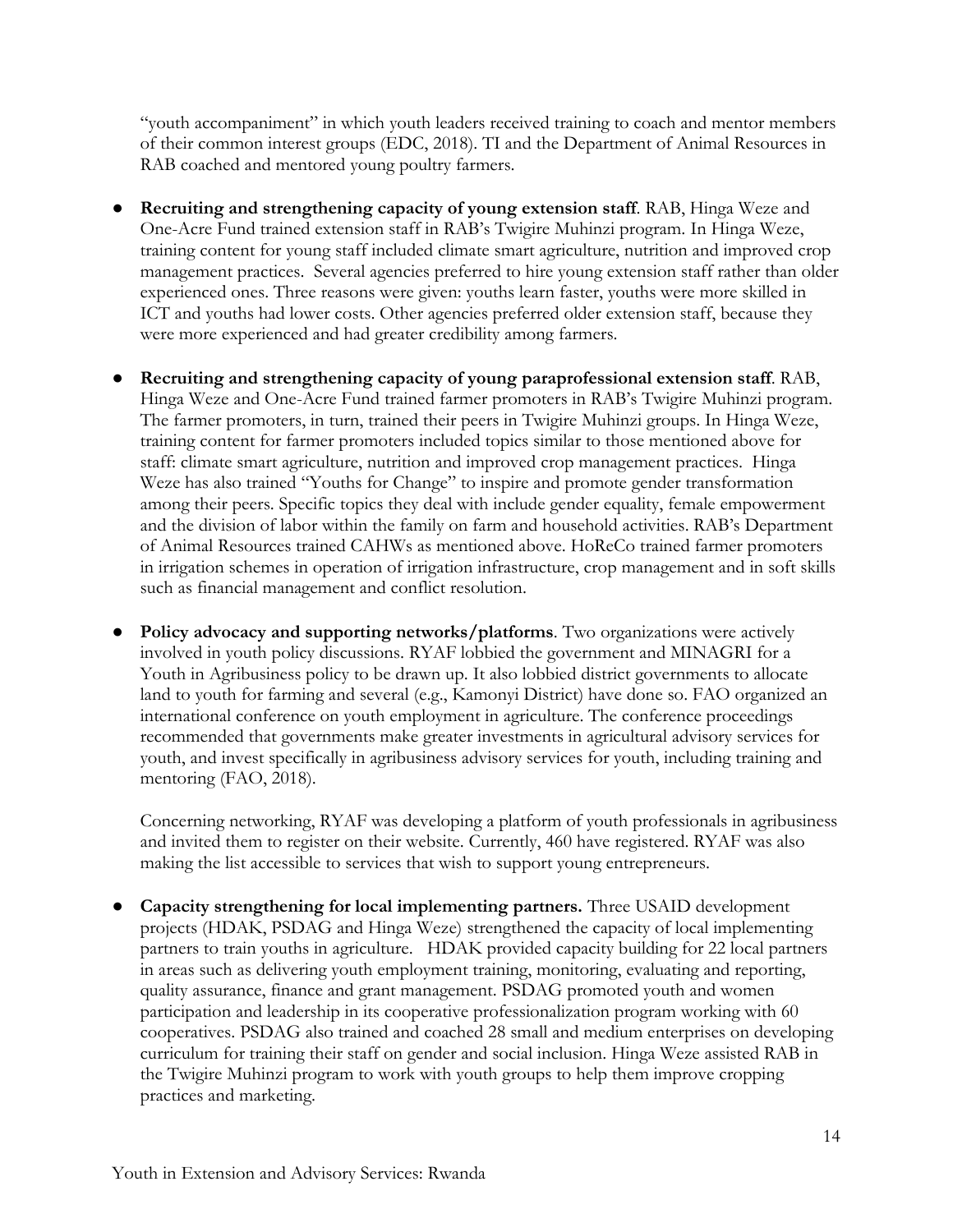- **Providing credit or linking youth to credit facilities.** One organization, Access to Finance Rwanda (AFR), provided credit facilities for youth and three others linked youth to credit facilities. AFR had a target that 20 percent of its loan portfolio should benefit youths. Some examples of programs helping youths included loans to beekeepers, who were mostly youths, and a program to help female school leavers start savings and loans groups. Other organizations helped young agriculturalists link to credit facilities. Hinga Weze trained young farmers in financial literacy and helped them to get credit for inputs in partnership with an agro-dealer in Nyabihu District. HDAK promoted formation and strengthening of Savings and Internal Lending Communities (SILCs), an innovative group savings and loan approach pioneered by HDAK partner Catholic Relief Services.
- **Organizing internships for other institutions** Rwanda's CESB sponsors internships for unemployed university graduates. PSDAG organized internships with CESB, MINAGRI and RYAF for PSDAG-funded agro-enterprises and cooperatives. RYAF also contracted with private companies in the coffee sector to supply them with interns.
- **Linking youth to job opportunities.** HDAK partner Connexus Corporation conducted a youth-focused agribusiness promotional campaign to highlight potential employment opportunities in agriculture and agribusiness for youth. PSDAG's 16 small and medium enterprise partners pledged to focus on integrating youth in their business models, hiring youths and giving priority to youths as raw material suppliers. The Rwanda Dairy Competitiveness Program (RDCPII) reported that the cumulative total of new jobs created following direct interaction with project activities rose to 10,745 during 2014/15, and that 89 percent were taken by those between the ages of 18 to 35 (RDCPII, 2015).
- **Facilitating formation of and supporting youth groups.** RAB's Department of Animal Resources, in partnership with district staff, helped young poultry farmers in Western Region to form producer groups to access start-up capital through the Department's Supporting Youth Cooperatives with Small Stock Project. The Ministry of Finance gave the groups small grants to help them start their poultry businesses. Hinga Weze provided training and inputs to youth producer groups, such as Let's Work with Passion, a youth group in Nyarugenge cell, Bugesera District.
- **Gender and social inclusion grants**. Two USAID projects, PSDAG and Hinga Weze, awarded gender and social inclusion grants to local partners led by women, youths or disabled persons or organizations seeking to benefit these groups. PSDAG grants were awarded to three youth-owned enterprises including two owned by youth cooperatives. Grants were also provided to 16 small and medium enterprises with youth employment programs. For example, DEYI Ltd. provided training to 620 youths (412 female) on mushroom production. Based on the success of the PSDAG grant program, Hinga Weze launched a youth inclusion grant program in 2018/2019. The objectives were to facilitate investment in youth farmer groups, cooperatives or enterprises and to increase income and employment of youth in agribusinesses. Youth-led farmer groups, cooperatives and enterprises were encouraged to apply as well as entrepreneurs or local NGOs targeting large numbers of youth.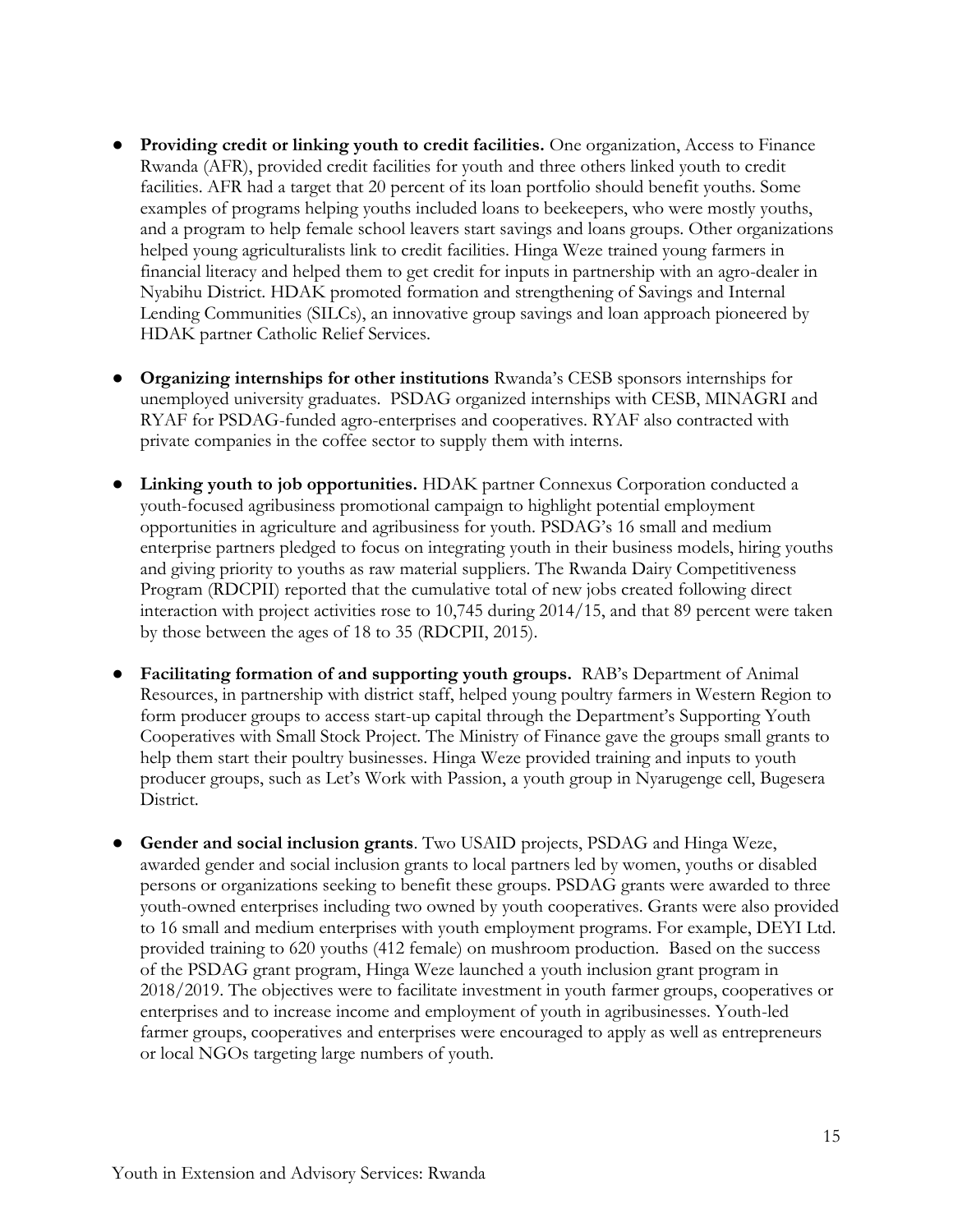The above assessment showed that many organizations were aware of the importance of youth issues and were taking steps to integrate youth initiatives into their programs. A major weakness, however, was that none of the organizations were tackling the youth in agriculture issue in a holistic manner, that is, developing an understanding of the various segments of youth and designing comprehensive programs to address each major segment. Moreover, none extended their activities from diagnosing the problem, through foundational training, to wage employment and selfemployment, and provided the self-employed with services they needed to grow their businesses such as further technical training, coaching and mentoring. HDAK came closest to this model but since it covered both rural and urban Rwanda and all sectors, not just agriculture, it could not give the youth in agriculture issue the attention it needed.

RYAF was also an important actor in youth in agriculture and devoted its full attention to the issue. But it was still very young, having started in 2017, and needs substantial support. Most other organizations addressed the youth in agriculture issue in a piecemeal fashion, identifying low hanging fruit, such as internships for university graduates. This is not to denigrate PSDAG's excellent youth internship program. Rather, we are simply calling attention to the fact that a youth internship program for university graduates can only address a very small part of the youth in agriculture problem, given that university graduates make up less than two percent of rural youth, that university graduates have far lower unemployment rates than other youth and that university graduates are not among the most vulnerable segments of youth.

An important gap in the above activities is that there was relatively little use of ICT in extension programs, despite the existence of an ICT4RAG strategy. One Acre Fund used radio drama as an extension approach and much of the monitoring and evaluation was digitized. FAO was partnering with RYAF to pilot helping young farmers to access and use data on weather, prices and other agricultural information via their cell phones. CNFA (2018a) reported 19 active mobile and web platforms for farmers but none appeared to be widely used. MAHWI Tech managed M-LIMA (formerly called AGRO FIBA), a mobile and web-based platform providing information on weather and prices to 10,000 farmers in six districts in 2018, the same number of farmers it had reported serving two years previously (MacNairn and Davis, 2018; M-LIMA, 2018). In 2018, Hinga Weze provided technical assistance to MAHWI Tech to improve the functionality, effectiveness, and ease of monitoring of M-LIMA. Hinga Weze and MAHWI Tech then partnered in a campaign across seven districts publicizing the platform, which resulted in 3,104 farmers registering to use it (CNFA, 2018a). Two recently completed USAID Feed the Future projects used videos in extension, the International Potato Center's Orange-fleshed Sweet Potato Project and the International Center for Tropical Agriculture's High-iron Beans Project. But video use in extension does not appear to be institutionalized in any local extension and advisory service. Lack of expertise in this area appears to be the main constraint. ICT is often mentioned as an important mechanism for attracting youth to agriculture. But with only limited use of ICT in youth-in-agriculture activities, this opportunity for engaging youth is under-exploited.

#### <span id="page-15-0"></span>**Relationships**

The third "R" from the framework looks at the *relationships* between players and to what extent do they collaborate or overlap their programs.

We witnessed solid partnerships in youth in agriculture programs at various levels: among donors, among government agencies and among the various development partners working at the district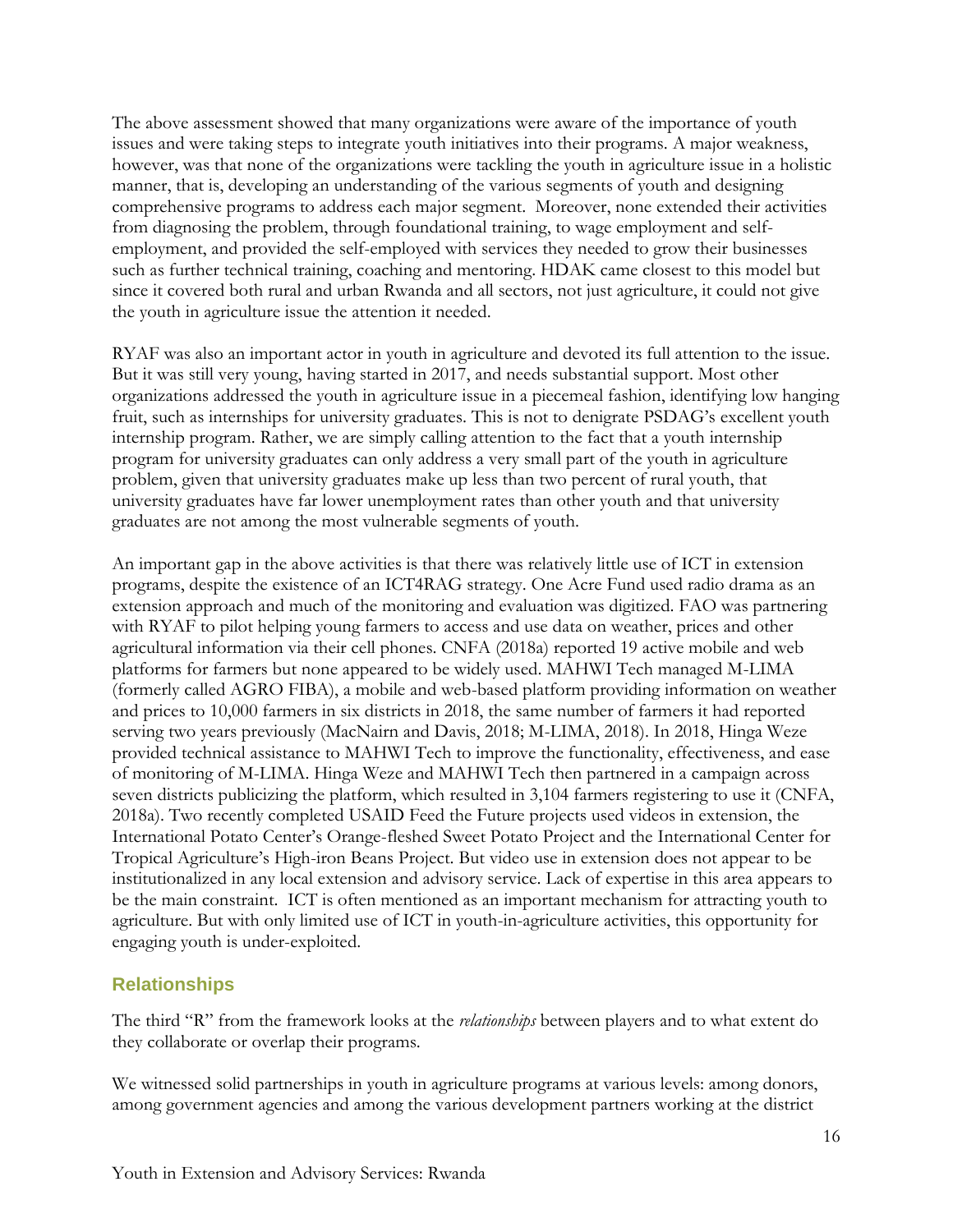level. Strong partnerships at the government level are said to emanate from the urgency that local government authorities and line ministries have in achieving the commitments made in their annual performance contracts. HDAK has developed youth support networks among local government, private sector and development partners to ensure that high quality youth training services are available and maintained at the community level.

Inter-ministerial coordination is also strong. RYAF is an important coordinating mechanism in the youth in agriculture area because it operates in all five of Rwanda's regions and is accountable to five ministries: MINAGRI, MYICT, and the Ministries of Education; Public Service and Labor; and Trade and Industry. A number of public and private agencies contributed to MINAGRI's National ICT4RAg Strategy: MYICT, RAB, NAEB, the Rwanda Development Board and the Private Sector Federation (MINAGRI, 2016).

PSDAG's internship program is a good example of partnerships that exist at the project level, permitting organizations to achieve more together than would be possible if they were acting individually. PSDAG and MINAGRI coordinated the program, RYAF led the selection of interns, monitoring and reporting, RYAF and MINAGRI handled placement and training, CESB provided interns with a monthly stipend and PSDAG topped up the stipends and facilitated the orientation program for the interns. HDAK worked with 22 local implementing partners in youth employment training and had trained 89 private sector companies in how to deliver work-based learning programs to their employees. Hinga Weze's record of "aggressive collaboration" has led to many effective partnerships with district mayors, government agencies and other stakeholders.

Two areas of concern in relation to partnerships were noted. First, several partners reported difficulties collaborating with RAB following their recent restructuring. RAB leads the implementation of the government's Twigire Muhinzi crop extension model so its ability to partner with other agencies is an important prerequisite to the program's success.

Second, while USAID projects such as HDAK, PSDAG and Hinga Weze have stellar records of partnerships with national and local stakeholders, they could achieve more by working together more frequently than at present. While it is understandable that the projects prioritize partnerships with permanent entities higher than partnerships with temporary ones such as other donor-funded projects, they may be missing some easy win-win opportunities by not collaborating more effectively. Ideas for promoting closer collaboration between HDAK and Hinga Weze are presented in the Recommendations section.

#### <span id="page-16-0"></span>**Resources**

The fourth "R" is concerned with what *resources* such as programs, institutions and budgets exist to support youth in extension programs and what are the capacities to engage youth?

It was not possible to estimate the financial resources attributed to youth and agricultural extension. For most of the organizations operating in the youth and agriculture area, youth was a cross-cutting issue or their activities extended beyond agriculture, making it problematic to estimate how much was being spent on youth and agricultural extension. No data were available on the proportion of resources devoted to youth and extension relative to other areas.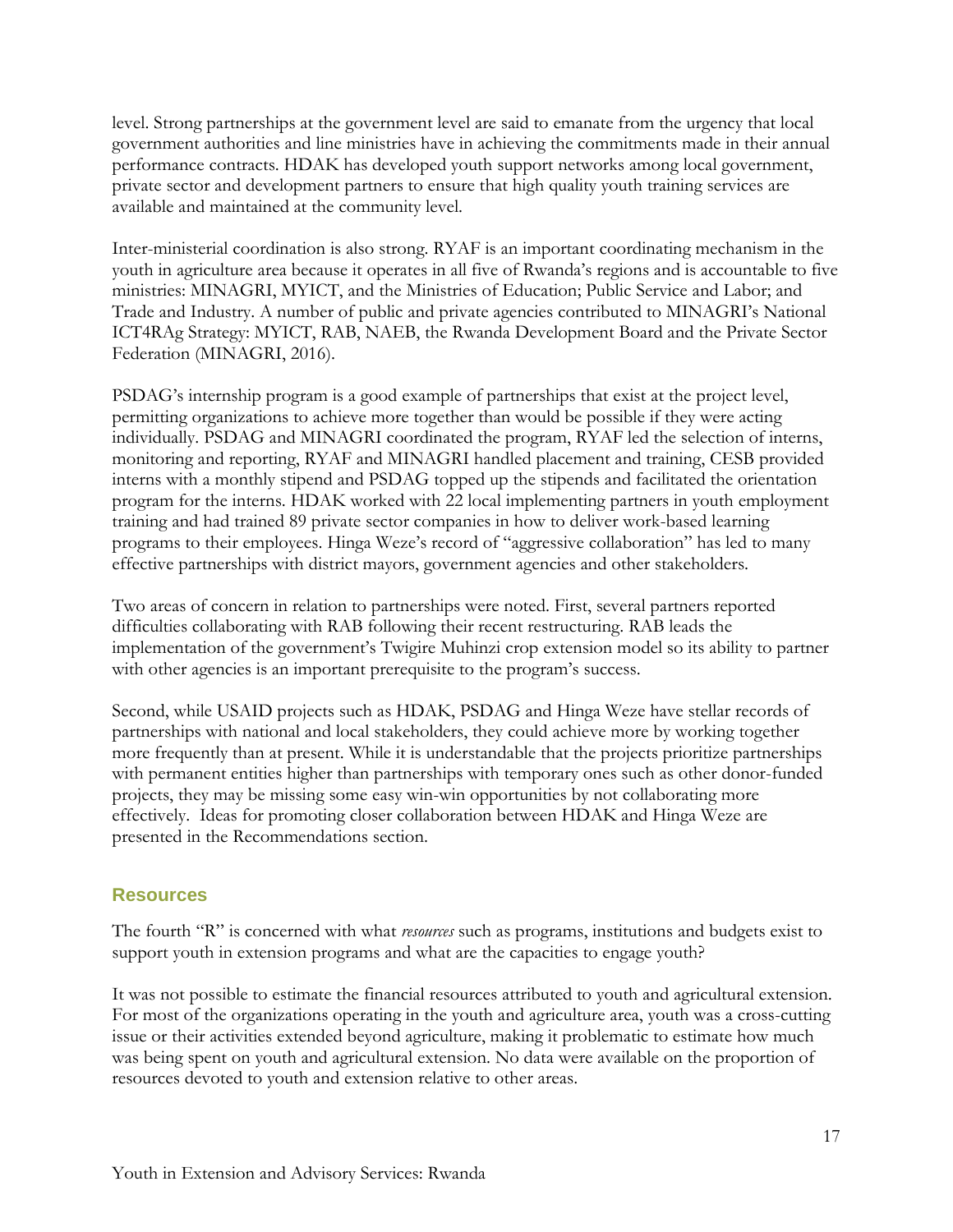It is possible to elaborate on the institutional and infrastructural resources available for youth and agricultural extension initiatives to draw on. RYAF was an important resource for any initiative working in the youth in agriculture area. Launched in 2016 and legalized in 2017, RYAF provides a platform to bring together different youth organizations, individual youth farmers and other entrepreneurs in the agricultural sector. RYAF was registered at the Ministry of Public Service and Labor to promote, coordinate and advocate for youth agro-entrepreneurs. Hosted by MINAGRI, 10 of its staff were paid by them and the other 20 by different donor-funded projects. RYAF also contracted with different organizations to provide youth interns. RYAF had 12,000 members in early 2019 and operated in all five of Rwanda's regions. RYAF has partnered successfully with several USAID projects including RDCPII, PSDAG and Hinga Weze. RYAF also reported that they had managed to lobby for their members to be allocated land in various districts that they use to carry out agricultural production activities.

Two other youth organizations implemented youth in agriculture programs: HoReCo and the Rwanda Youth Initiative for Agricultural Transformation (RYIAT). HoReCo was a cooperative of 67 young entrepreneurs that provided extension services and inputs to horticultural farmers and helped them link with markets. They managed two projects, one training farmer promoters in smallscale irrigation and another supporting vegetable production in Nyanza District. RYIAT is a small NGO that recently won the Resolution Social Venture Challenge in Johannesburg, South Africa, and is starting sustainable model farms/training centers in Kigali and other towns.

Rwanda's Twigire Muhinzi extension model was another important resource for Rwandan youth in agriculture initiatives. Managed by RAB and supported by One-Acre Fund and Hinga Weze, Twigire Muhinzi operates in nearly all of the country's 14,837 villages, focusing on the country's main food crops. In addition to extension staff, the program used 2,500 paraprofessional farmer field school facilitators and 14,500 farmer promoters to host demonstrations and train farmers. FFS facilitators were paid fees for conducting training whereas farmer promoters served as volunteers. The government appeared to be giving more emphasis to the farmer promoters because of their greater numbers and reach and lower costs. Funds to pay FFS facilitator cooperatives for training farmers have been held up since 2018 by the Rwanda Public Procurement Authority, which is insisting on a bidding process in which FFS facilitator cooperatives compete with other entities for government contracts. Twigire Muhinzi did little to target youth directly; it did not track numbers of youth providing or benefitting from extension. But it had the potential to be an important partner in youth in agriculture programs given its broad coverage, its effectiveness in training farmers and the fact that it has already benefitted many young farmers.

Local government authorities, particularly district mayors and their staff, were a strong and willing partner in youth in agriculture initiatives and thus an important resource. The performance contracts they sign with the president each year were an important motivation to achieve the goals specified in the contracts.

Rwanda's ICT infrastructure and strong promotion of ICT were also important resources for promoting youth in agricultural extension. Rwanda's ICT4Rag Strategy is probably unique in Africa as is the country's strong inter-ministerial coordination and support in the ICT area.

The University of Rwanda and Rwanda Polytechnic are important resources for training young Rwandan agriculturalists at the BSc and MSc level. However, there were two important gaps in their programs. First, neither had outreach programs providing services to farmers, which could also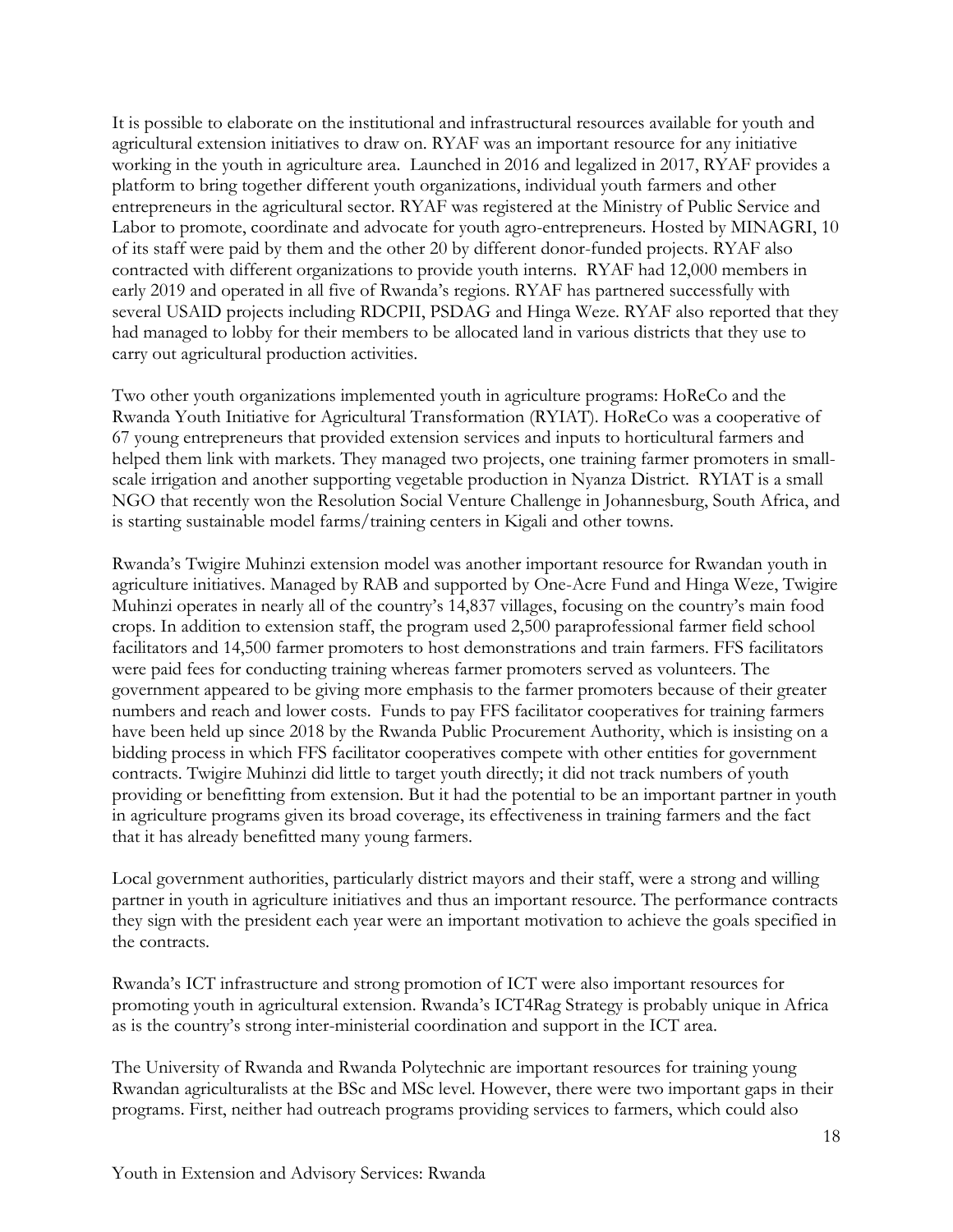serve as an important training ground for faculty and students. Second, there is no department of agricultural extension in the University of Rwanda, though a course in extension is offered.

A new resource, commencing in 2019, is the Rwanda Institute for Conservation Agriculture (RICA), an accredited higher education school for Rwandan college students built on the US Land-Grant model approach. RICA combines research, education, and extension services to train Rwanda's next generation of leaders in agriculture, while supporting national priorities for agricultural development. Curriculum emphasis is on building communication, leadership, and entrepreneurship skills, while students gain hands-on experience in smallholder farming and are exposed to six different enterprise-scale agribusinesses.

#### <span id="page-18-0"></span>**Results**

The final "R" looks at what has worked thus far from existing *results* that could be addressed by a DLEC engagement (pilot activity) in the country.

The results of youth and agriculture initiatives in Rwanda were often expressed in terms of outputs, that is, products and services which were the initiatives' direct results, such as numbers of youth trained. Few results were expressed in terms of outcomes, that is, effects of outputs, such as numbers of youths who got jobs or started enterprises following training. No data were available on impacts, that is, the longer-term effects of outputs and outcomes on youths' incomes or livelihoods. This section gives examples of some of the results obtained by type of intervention.

#### ● **Strengthening the capacity of youth through training and accompaniment**

HDAK's objective was to equip 40,000 youths with skills for employment and by the end of its second year, it had trained 15,850 youth in soft skills (Work Ready Now! Training). The proportion who are employed in agriculture is not available but 2,236 had received training in agribusiness. About 6,149 reported new or better employment after completing HDAK skills training and accompaniment support and 3,321 were youth with new businesses linked to agricultural value chains. Sixty-four youth leaders provided much of the accompaniment support, that is, coaching and mentoring, helping 34 groups start income-generation activities and 277 members start businesses in four districts (EDC, 2018).

About 17 percent of Hinga Weze's extension beneficiaries are youths and the project plans to raise this proportion to 27 percent. The target for Year 2 (2019/20) beneficiaries from agricultural productivity interventions is 350,000 farm households (CNFA, 2018b). Therefore, if the 27 percent target can be reached, 94,500 youths would benefit.

TI and the RAB's Department of Animal Resources trained 350 farmers (30 percent youths) and 1,356 farmers (all youths) respectively for starting poultry enterprises. The proportion of women was about 40 percent in both initiatives. The two organizations supported the entrepreneurs in other ways, providing chicks and equipment, helping them access credit and coaching and mentoring them. Many farmers in both programs are performing well but weaning them off of project support will be challenging.

PSDAG trained 120 young entrepreneur fellows (58 women) to use N-Frnds, an ICT platform for accessing agricultural information via their mobile phones. No information was available on the impact of the training.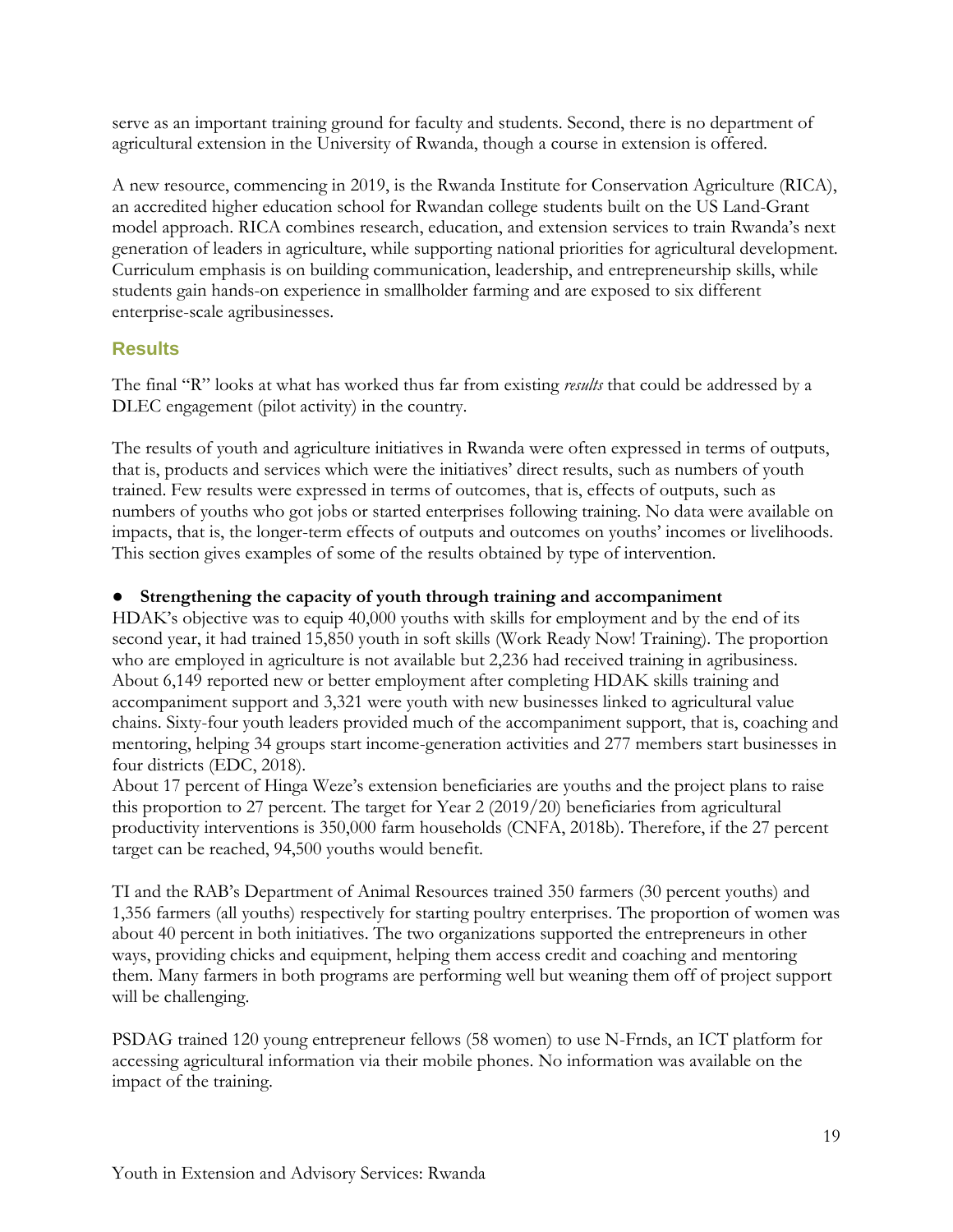#### ● **Organizing internships programs and hosting interns**

Internship programs have many potential benefits: exposing young graduates to the challenges of the workplace, to job opportunities and helping them gain practical experience (PSDAG, 2018). They also benefit the enterprises that give them internships, as many interns make important contributions. Internships may increase overall employment as companies may hire high-performing interns even if they did not have plans to hire new staff. There also may be negative aspects to internship programs if the enterprise uses interns as substitutes for hiring employees. We were not able to find any systematic assessments of these issues in Rwandan agriculture but case studies drawn up by PSDAG and anecdotal evidence from others seems to confirm the positive aspects of internship programs. One-Acre Fund reported hiring half of the 40 interns they had hosted. Holland Green Tech hosted 60 interns and trained and equipped them to sell inputs and provide extension advice to horticultural farmers. Zamora Feeds reported having four interns as broiler technicians and then hiring two of them when they completed their internships. PSDAG facilitated the placement of 328 youth interns (70 percent women) in 60 companies, cooperatives and other organizations (McGill, 2018).

#### Recruiting and strengthening capacity of young extension and paraprofessional **extension staff**

Several extension agencies and projects worked with young paraprofessionals to increase the numbers of youths engaged in agriculture. They also believed that young paraprofessionals would train more youth than older ones would. Hinga Weze worked with 328 agricultural paraprofessionals: 278 farmer promoters and 50 farmer field school facilitators, all of which were recruited by RAB before Hinga Weze started. About 12 percent of farmer promoters and 17 percent of farmer field school facilitators were youths. The project aims to raise these figures to 27 percent in line with their goal that 27 percent of project beneficiaries be youths**.** About 20 percent of farmer promoters and 28 percent of farmer field school facilitators were women. The project also has 100 "Youths for Change" (47 female and 53 male) who train their peers on gender issues (CNFA, 2018a).

RAB's Department of Animal Resources has 1,152 paraprofessionals, called community animal health workers. About 95 percent of these were youths but less than 10 percent are female. RAB finds that the CAHWs were very effective, in part because they were able to earn income by providing services to farmers at the same time they were training them or providing information. Income-earning activities included clipping hooves, deworming and spraying acaricide. One Acre Fund, in partnership with DLEC, was assessing the feasibility of offering incentives to the farmer promoters they worked with. The incentives were to provide them with inputs for their demonstration plots and to allow them to keep the revenue from produce sales from the plots.

● **Providing credit, supporting savings and loan groups or linking youth to credit facilities.**  No data on AFR loans benefiting youth were available. Whereas AFR has a target that 20 percent of its loan portfolio should benefit youth no data were collected on the proportion actually benefiting youth. Hinga Weze helped 972 farmers, including 96 youths, to access input credit from KOABUNYA cooperative in Rutsiro District. HDAK helped 7,861 youth organize 378 SILC groups in the project's first two years, 2017-2018. The youths started 1,719 income generating activities, 58 percent in agribusiness, using loans from SILCs. Another 102 youths received loans from banks and other financial service providers.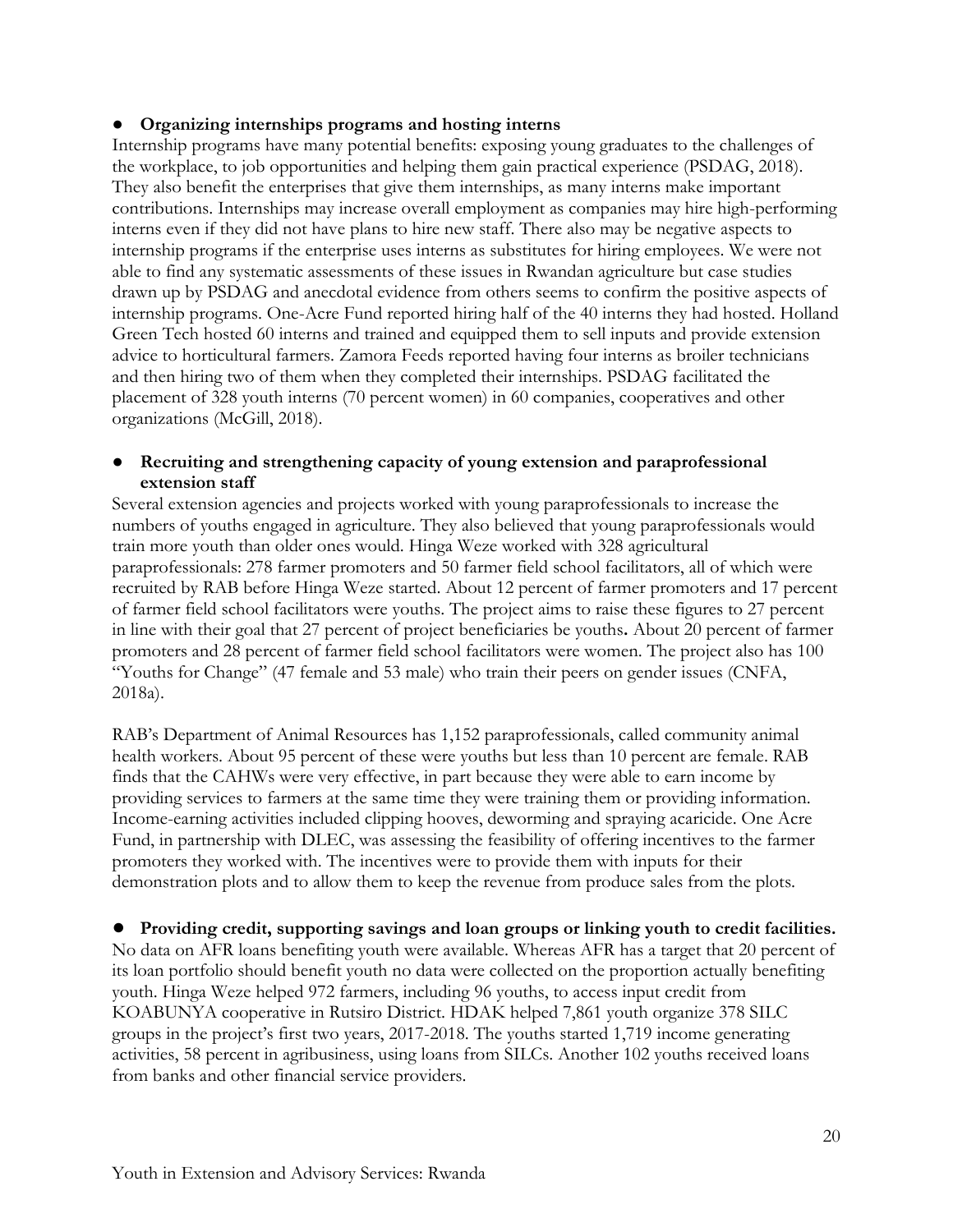#### ● **Linking youth to job opportunities.**

PSDAG's 16 small and medium enterprise partners developed youth employment programs or created opportunities targeting over 1,300 youths in 2018.

#### ● **Facilitating formation of and support to youth groups.**

RAB's Department of Animal Resources has helped young poultry farmers form 63 groups with about 12 farmers per group. The groups are proving important for accessing finance and inputs, for exchanging information among members and for marketing their eggs. The groups have obtained provisional allowance licenses as a prerequisite for forming cooperatives.

#### ● **Gender and social inclusion grants.**

These seem to be an effective means to help private enterprises cover the extra costs and risks of creating more youth employment opportunities. For example, PSDAG grant recipients such as DEYI are providing training and coaching to 620 youths (412 women) on mushroom production. Panovita, another recipient, is recruiting six youth on their staff and works with 135 young cereal outgrowers. About 100 young women collect cassava leaves and prepare them for processing by Shekina Enterprise, another grant recipient. It was too early to assess the sustainability of these initiatives.

### <span id="page-20-0"></span>**CONCLUSION AND RECOMMENDATIONS**

The above review documents the Rwandan government's strong support for youth and agricultural initiatives and the many other resources available for building effective youth and agriculture programs: Twigire Muhinzi, RAB's crop extension program that reaches nearly all of Rwanda's villages; RAB's livestock extension program, Rwanda Youth in Agribusiness Forum (RYAF), a platform for youth and youth organizations; strong district governments eager to deliver on their performance contracts with the president; and a growing ICT infrastructure. The review identified many exciting, innovative initiatives in the youth and agricultural extension area that include youth as both providers and recipients of extension. The initiatives involve capacity strengthening, internships, coaching and mentoring, professional and paraprofessional extension and advisory services, policy advocacy, support for networks and platforms, providing credit or linking farmers to credit facilities, linking youth to job opportunities and strengthening local organizations conducting such activities. All of these initiatives address youth as recipients of agricultural extension and over half as providers of extension.

Nevertheless, there were also several important gaps and weaknesses identified:

- 1. In the policy area, youth in agricultural extension, either as providers or recipients of extension, has not been mainstreamed into the government's implementation strategies. As a result, there is little mention of youth and few youth-in-agriculture indicators in implementation programs or in the performance contracts between the president and line ministries or district mayors. With the exception of the National Extension Policy (MINAGRI, 2009a), there is no mention of youth and agricultural extension in policy documents. Nor does the National Extension Policy mention the role of youth as providers of extension, either as professional staff or as paraprofessionals.
- 2. 2. Gaps in tertiary agricultural education include: (1) the lack of university and TVET outreach programs providing services to farmers, which could also serve as an important training ground for students and (2) that the University of Rwanda lacks a department of Agricultural Extension.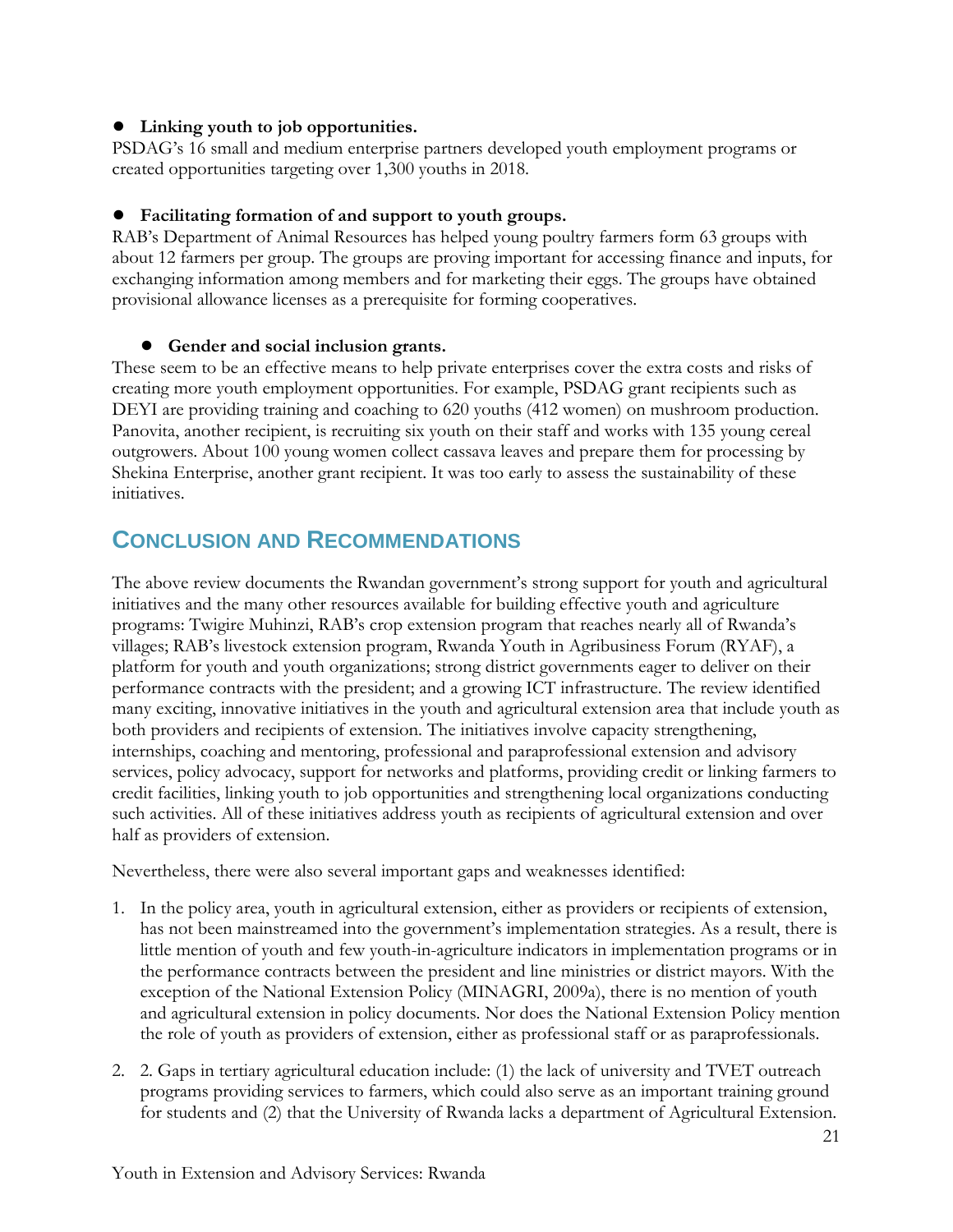A department of Agricultural Extension would be useful not only for training students in the most effective extension approaches but also for conducting research and advising government, NGOs and the private sector on the best extension approaches to use and how to use them.

- 3. 3. An important gap in the initiatives reviewed is that only three of 22 were focused on youth and agriculture alone. In the others youth in agriculture was a cross-cutting issue without specific metrics, a special component of a larger project or part of a program that involved sectors outside of agriculture. The result was that most of the initiatives address the youth and agriculture issue in a piecemeal fashion, addressing only a small part of youth and agriculture problems. For example, one of the most common initiatives, organizing and hosting youth interns, addressed only the segment of youth who had completed university training, a group representing less than two percent of youth. In contrast, few programs focused on poor, rural youth who had not completed secondary school, a group making up the majority of rural youth.
- 4. 4. There was also relatively little use of ICT in agricultural extension, which has been proven to be an entry point for youth. Approaches that have been effective in other countries, such as video, are not widely used in Rwanda and hardly at all by local organizations.
- 5. 5. Another important gap is the failure of most organizations to differentiate among youth. Most simply talk about programs they have for youth, implying that youth are a homogenous group. A result of this gap is that a disproportionate number of youth programs focus on the segment of youth that is most visible and easiest to help -- those youth with university education, who make up less than two percent of Rwanda's youth. The vast majority, most of whom live in rural areas, are largely ignored. Differentiating among youth for planning interventions is discussed in the section, Recommendations for New Initiatives.
- 6. 6. An additional gap, not yet mentioned in this report, concerns the lack of support for young village agents, that is, youths who work for input suppliers managing demonstrations and selling inputs or taking orders for them in their home areas. The village agents are compensated for their work by receiving salaries or commissions. The main objective providing support for village agents could be to help or promote private input suppliers to recruit such agents and provide training to improve the agent's sales performance, thus increasing the demand for their services among both agro-dealers and farmers. Hinga Weze is currently seeking resources to support and spread the village agent model with the aim to increase youth employment and to increase farmers' purchases of improved inputs such as seeds and fertilizer.

New initiatives to benefit poor rural youth should be based on the [HDAK Youth Options Pathway](https://www.edc.org/huguka-dukore) model. This model starts with needs assessments followed by foundational trainings (such as leadership and financial literacy), technical training, youth leadership accompaniment support, internships and financial support leading to self- or wage-employment (EDC, 2018). Monitoring and evaluation are useful for generating feedback to strengthen the interventions. An advantage of the model is that it forces users to define the pathway from a particular intervention, e.g., training, to an outcome such as self- or wage-employment. Interventions will vary according to the needs, preferences and circumstances of youth in different contexts (e.g., with varying levels of education).

The integration of different interventions along the Youth Options Pathway is essential. For example, a recent review of youth engagements in agribusiness found that interventions that integrate capacity development, financial support and mentorship proved successful in enhancing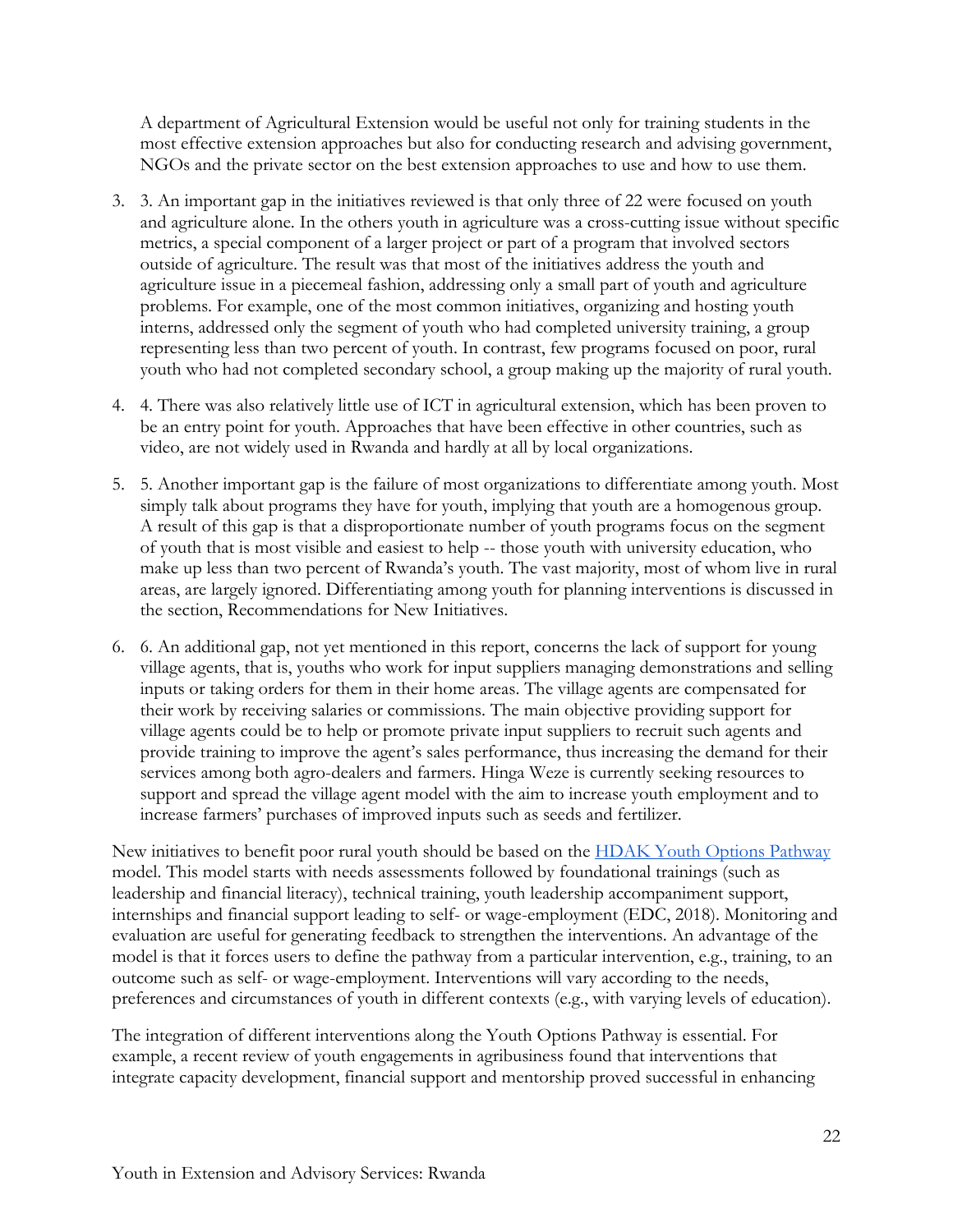youth engagements in agribusiness. Focusing on one of these three elements without addressing the other two may lead to failure (Yami et al., 2019).

Interventions will likely include many of those mentioned in Table 3. We see the following interventions as being especially geared toward benefitting poor, rural youth: (1) TVETs; (2) training young para-professionals, particularly farmer promoters, CAHWs and village agents working for agro-input suppliers; (3) strengthening youth groups involved in savings/loans/agricultural production/marketing; and (4) improving access of youths and youth groups to credit. Initiatives should not be focused on food crops alone, as Twigire Muhinzi and Hinga Weze are, as many opportunities for benefitting poor rural youth exist in the livestock, coffee, fisheries and forestry sectors.

Initiatives should also focus on engaging youths to provide extension, both as staff and paraprofessionals, including FFS facilitators, farmer promoters, CAHWs, village agents and youth leaders in accompaniment programs.

The following recommendations for engaging youth in agriculture in Rwanda and more specifically agricultural extension are grouped into three broad categories: (1) recommendations for USAID Rwanda's CDCS; (2) recommendations for new initiatives; and (3) recommendations for USAID-DLEC collaboration. The recommendations are outlined in more detail following the graphic to illustrate the structure of the recommendations.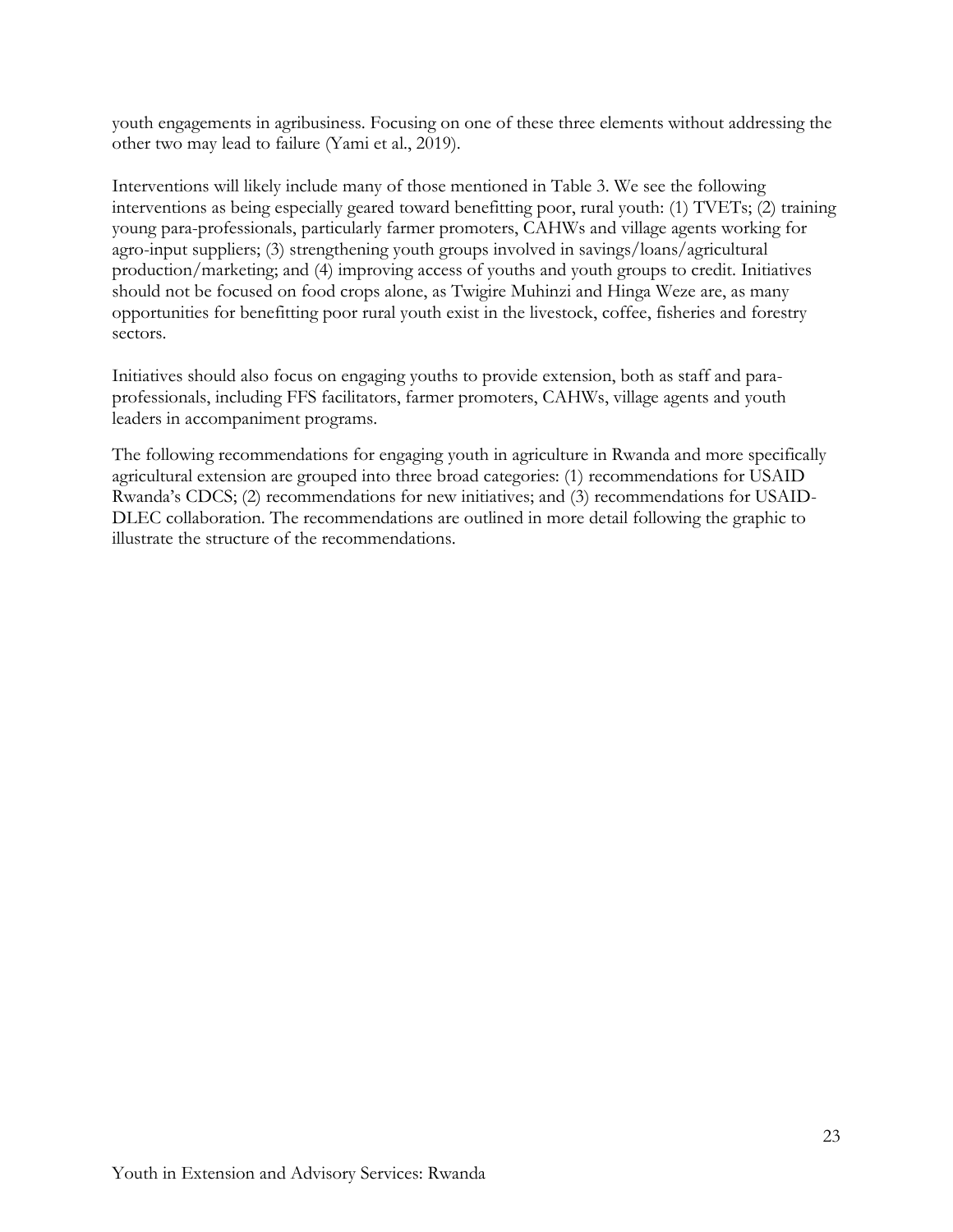# **Summary Recommendations for Engaging Youth in Extension in Rwanda**

| <b>Recommendations for USAID</b><br><b>Rwanda's CDCS</b>                                                                                                                                                                        | <b>Recommendations for New Initiatives</b>                                                                                                                                          | <b>Recommendations for USAID - DLEC</b><br><b>Collaboration</b>                                                                       |
|---------------------------------------------------------------------------------------------------------------------------------------------------------------------------------------------------------------------------------|-------------------------------------------------------------------------------------------------------------------------------------------------------------------------------------|---------------------------------------------------------------------------------------------------------------------------------------|
| Incorporate youth focus as cross-<br>cutting pillar in 2020-25 CDCS<br>New investments to report on youth<br>beneficiaries disaggregated by<br>gender<br>Youth definition to follow GoR<br>definition as those aged 16-30 years | <b>National Policy &amp; Strategy</b><br>Develop a youth in agriculture<br>strategy<br>Update National Ag Strategy to<br>highlight role of youth<br><b>Education &amp; Training</b> | Support Hinga Weze & other partners<br>integrate youth focus in Twigire Muhinzi<br>and support and private sector extension<br>Funded |

Launch outreach with extension agents, paraprofessionals & farmers Set up Dept of Ag Ext at Univ of Rwanda Integrate activities with RICA

**DLEC engagement:** co-funded by DLEC Core + Mission buy-in +Hinga Weze

**Associate award:** funded by Mission for large scale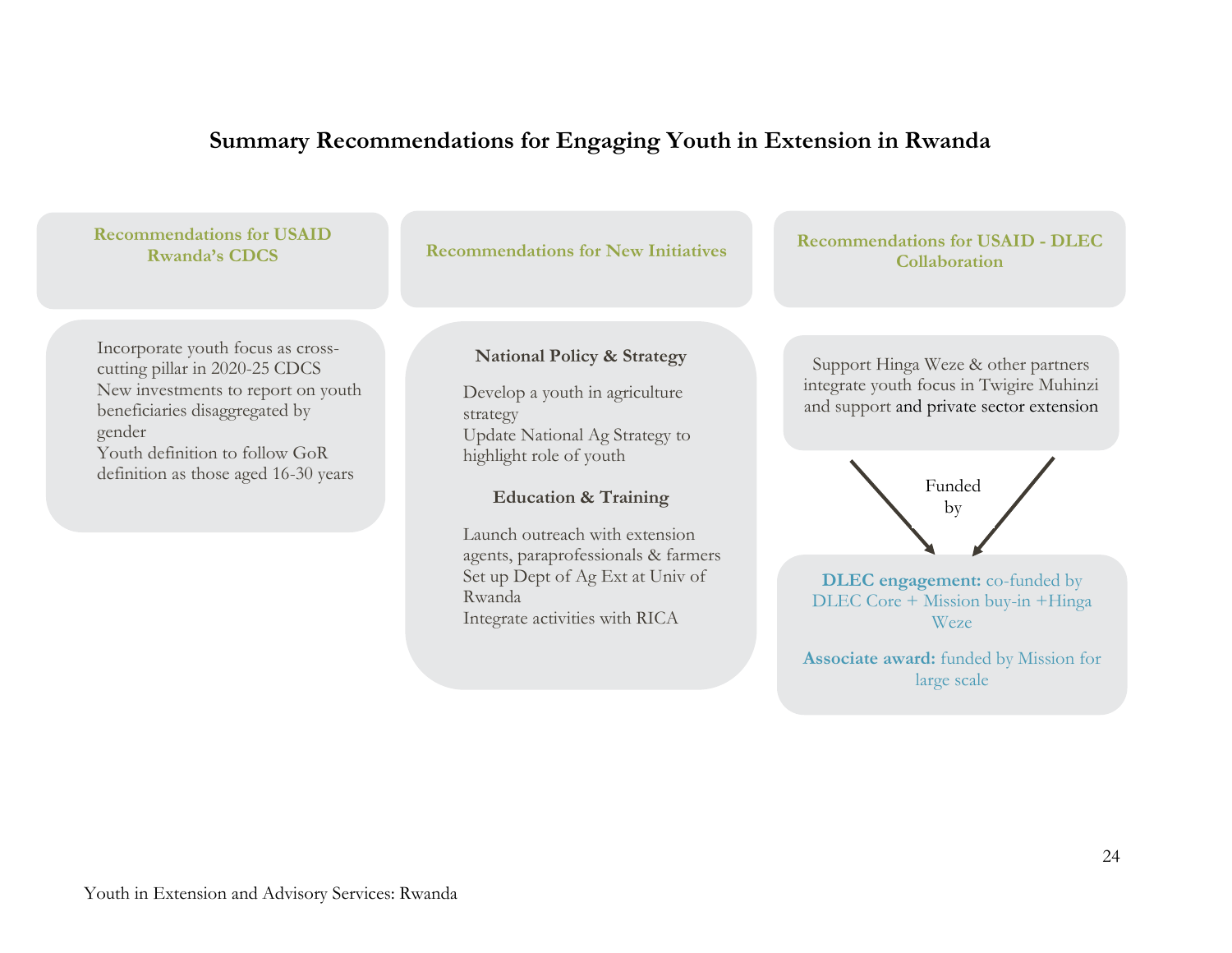#### <span id="page-24-0"></span>**Recommendations for USAID Rwanda's CDCS**

As USAID is currently developing a new country development cooperation strategy for Rwanda, our first section of recommendations addresses how to incorporate youth into the CDCS and into USAID's current investments. While youth is addressed under Development Objective 4 in the current CDCS, the focus is primarily on literacy and numeracy. There is an opportunity to leverage the strong Rwandan infrastructure and policy support for youth in agriculture.

We recommend that the 2020-2024 CDCS incorporate youth as a cross-cutting pillar. We suggest the following as a starting point for the cross-cutting pillar: "To take a youth-sensitive approach to development with an emphasis on agricultural education and agribusiness opportunities." This cross-cutting pillar is essential considering the impact potential of engaging youth in agriculture since 27 percent of Rwanda's population comprise of youth, 45 percent of whom are engaged in farming and face significant challenges (e.g., lack access to land with farm size averages only 0.6 ha, capital and knowledge).

We also recommend that USAID defines youth as those aged 16 to 30 years and use any other youth segment differentiations as defined by the Government of Rwanda to ensure synergies and comparability in reporting on youth beneficiaries. A cross-cutting pillar will enable each development objective to be viewed and implemented via a youth lens, thus laying the foundation for economic opportunity, socioeconomic stability and health for the youth of Rwanda.

This approach of viewing youth as a cross-cutting pillar has been successfully used before with gender, even within the current CDCS. Treating gender as a cross-cutting issue has encouraged many development organizations and governments to disaggregate results by gender within their programs to evaluate progress and highlight effective strategies. These efforts have elevated the importance of addressing gender inequality and gender-based violence as key obstacles to development and growth. Given the youth bulge and the importance of engaging youth in economic growth, there is a similar opportunity to elevate youth as a target population in strategies and projects.

The results of our research indicate that strengthening support for youth-focused initiatives in agriculture and extension necessitate setting targets for youth beneficiaries and collecting data on youth engagement disaggregated by gender. A youth-focused crosscutting pillar will enable USAIDfunded projects and partners to establish indicators to support these efforts. On a tactical level, we recommend that indicators on youth engagement include both youth as providers of extension (e.g., extension staff and paraprofessionals such as farmer promoters and farmer field school facilitators) as well as youth beneficiaries. In cases where youth targets are not being met, program adjustments will need to be made to improve effectiveness. A common way of reporting on youth and gender is to give the number or percentage of youths benefitting and the number or percentage of women benefitting. While this information is useful, it is not clear the extent to which young women or young men are benefitting. For that, we need data on youth to be broken down by gender, that is, to show the number and percentage of young men and the number or percentage of young women benefitting. Refer to the section below on differentiating youth segments under National policy and strategy recommendations, since differentiating youth segments is as important for the CDCS as it is for national policies.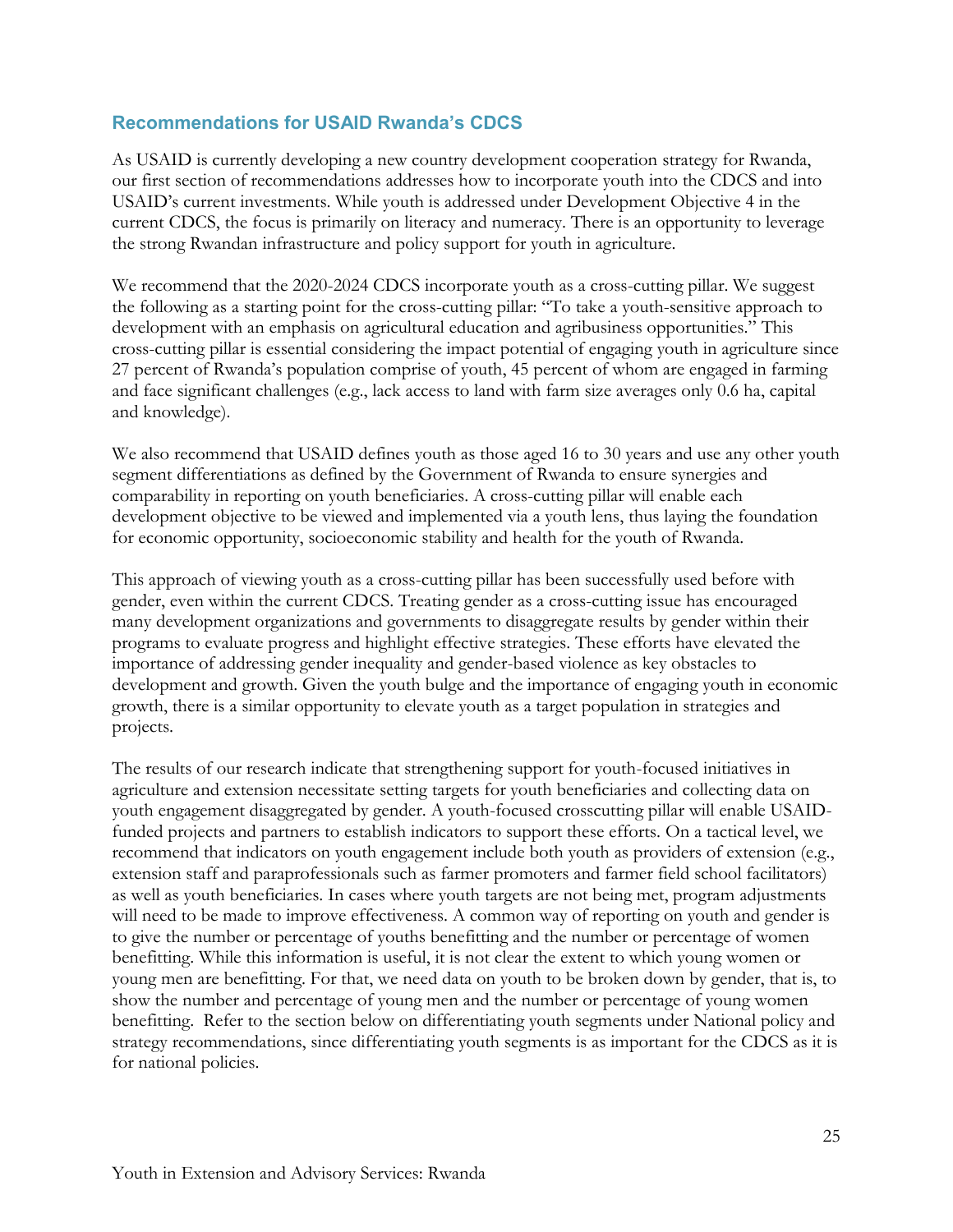Key USAID partners to leverage the many job and entrepreneurial opportunities available should include the RAB's Department of Crop Production and Food Security and its Twigire Muhinzi program, RAB's. Department of Animal Resources, and the National Agricultural Export Development Board. In addition to the crop sector, USAID needs to work with partners in the livestock and coffee sectors. RYAF is another key partner due to its strong role as a nationwide platform for youth in agriculture. The Rwanda Institute for Conservation Agriculture will also be an important partner for USAID's strategy due to its focus on multi-disciplinary approaches to help build Rwanda's next generation of leaders in agriculture. The Ministry of Agriculture's Center for Information and Communication in Agriculture which produces extension training materials should also be a partner.

#### <span id="page-25-0"></span>**Recommendations for New Initiatives**

The following recommendations are broadly categorized under (1) national policy and strategy recommendations; and (2) education and training recommendations.

#### <span id="page-25-1"></span>**National Policy and Strategy Recommendations**

Based on the analyses outlined in previous sections of this report, we recommend the following to be led by the Government of Rwanda:

- **Develop a youth in agriculture strategy**. It is evident from the policy review that youth features prominently in Rwanda's agricultural policies, as do gender and ICT. But in contrast to gender and ICT, youth in agriculture has not been mainstreamed into strategies to implement those policies. For example, no such document as the ICT4Ag Strategy or the Agriculture Gender Strategy exist. These strategy documents include specific results and outcomes to be obtained, activities for achieving them and indicators for monitoring progress. The plans are then fed directly to line ministries and districts, which incorporate them into their own plans. As a result, whereas district performance contracts routinely refer to gender and ICT indicators, the contracts rarely include youth indicators. An additional idea to consider is that the strategy be for youth in agribusiness rather than youth in agriculture. This would highlight the importance of a business perspective which is critical for making agriculture a profitable activity as well as a socially-attractive one.
- **Differentiate youth segments in national strategies and policies.** Youth are heterogeneous, so strategies and policies should begin by characterizing the roughly 2.5 million rural Rwandan youth and defining the different segments, that is, groups of youth with similar characteristics, needs and preferences such that a particular type of intervention would be appropriate for most persons in that segment (USAID Youth Power Program, 2018). Such an exercise will be useful for all initiatives having youth as beneficiaries. Some hypothesized key distinguishing features among the segments are
	- a. Demographics: gender, age and marital status
	- b. Education level (tertiary level graduates, secondary school leavers, primary school leavers, others with little or no education)
	- c. Access to resources: land, finance and location (access to markets)

This segmentation will encourage donor-funded initiatives aimed at benefiting youth to be specific regarding which categories of youth they are benefiting. Such specificity will help avoid overlap and redundancy among initiatives as well as to identify gaps in coverage. For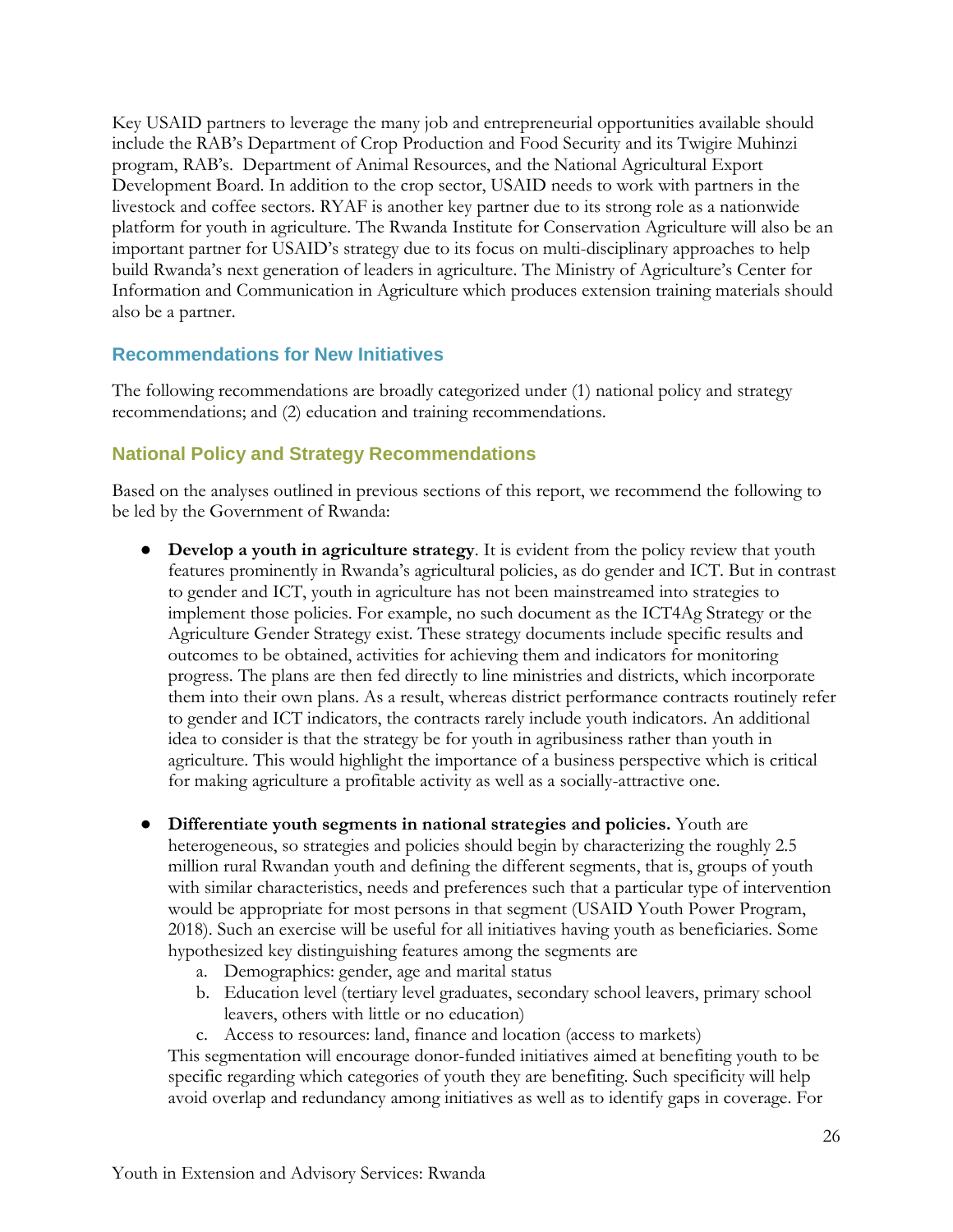example, even though many programs may assist youth, segmentation can help policy makers to identify which segments of youths are receiving the most support and which are the most neglected.

● **Update the National Agricultural Extension Strategy to increase the role of youth as recipients and providers of extension**. The process for revising the policy was started in 2015 with assistance from the African Forum for Agricultural Advisory Services but has not yet been completed. A draft that DLEC reviewed made little mention of youth, either as providers or as recipients of extension. Hinga Weze will be assisting RAB on revising the strategy and they need to ensure that the role of youth as providers and recipients of extension receives emphasis. Indicators are needed on both aspects so that, for example, progress in increasing the numbers of youth engaged in extension as staff, paraprofessionals and as beneficiaries can be tracked.

#### <span id="page-26-0"></span>**Education and Training Recommendations**

There are a number of opportunities for innovation in youth education and training in agricultural extension as well as connecting youth with job and business opportunities in the sector.

- **The University of Rwanda should launch an outreach program working with young extension agents, paraprofessionals and farmers**. Such a program could help these groups while also providing important educational and job training for agricultural students. This would be assisted through **creating a Department of Agricultural Extension at the University of Rwanda**. Such a department could play an important role in Rwanda's agricultural development, just as such departments do in neighboring Uganda and Tanzania, by training students, conducting research on extension approaches, supporting extension efforts nationally, and advising policymakers.
- **Integrate activities with the Rwanda Institute for Conservation Agriculture.** There is an opportunity to integrate the University of Rwanda's training initiatives with RICA as the institute is just being set up and will support youth in agricultural extension across multiple touchpoints in research, education and advisory services while simultaneously supporting national economic development priorities.
- **Strengthening training for rural poor youth:** More training opportunities are needed for poor, rural youth, particularly the many who did not complete secondary schools. HDAK's efforts to strengthen the capacity of its 22 local implementing partners targeting poor, rural youth are laudable and need to be intensified. In addition and as mentioned above, training needs to be integrated into more holistic initiatives such as the HDAK Youth Options Pathway Model.
- **Support and promote young village agents.** As mentioned above, we were unable to identify any programs assisting young village agents, that is, youths who work for input suppliers managing demonstrations and selling inputs or taking orders for them in their home areas. Possible training areas to help them could include foundational skills (such as financial literacy), sales, business, and agronomic skills. A youth accompaniment program, such as those promoted by HDAK, could help provide coaching and mentoring in these areas following the training. Programs could help input suppliers recruit such agents as well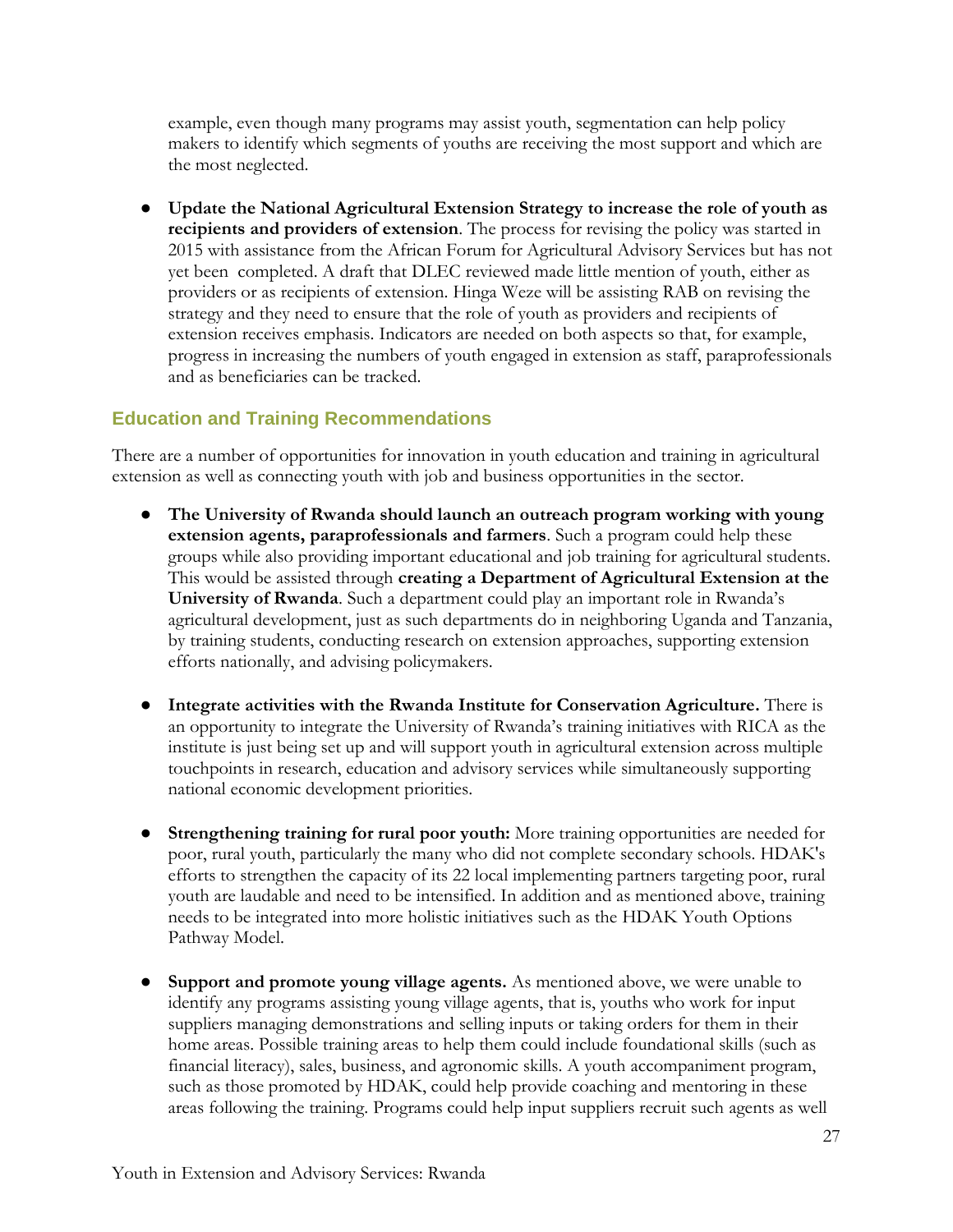as improve their sales performance and the quality of the information they provide. The activity may be as appropriate for the livestock and coffee sectors as it is for the crop sector. A pilot study and initiative to investigate how best to support and promote young village agents is needed.

#### <span id="page-27-0"></span>**Recommendations for USAID-DLEC Collaboration**

The Feed the Future Developing Local Extension Capacity project is a Leader with Associates award that offers significant flexibility to design and launch innovative initiatives to strengthen agricultural and extension services, build evidence for what works and influence key stakeholders to take up learnings at scale. We highlight opportunities for collaboration with USAID Rwanda below. In addition to some funding available from the DLEC core award, opportunities will need additional financial support to be implemented in a sustainable and scalable manner.

The engagement would aim at improving youth livelihoods, income, and economic opportunities through agriculture in Rwanda by strengthening or supplementing Twigire Muhinzi's programming as well as private sector extension and more intentionally integrating youth-centered activities in the agricultural sector. We would do this by working with organizations and projects like the Hinga Weze program, HDAK and One Acre Fund that are currently partnering with Twigire Muhinzi and/or establishing private extension initiatives to integrate a youth focus. The engagement would:

- **Develop a recruitment strategy for Twigire Muhinzi to increase the number of youth extensionists and farmers who benefit from those extension services.** The engagement will do this by profiling existing extension staff to determine the number of youth, assess existing recruiting practices and examine existing recruiting models to assess best practices, and finally engage stakeholders to develop youth friendly methods/approaches for recruiting volunteers and targeting youth farmers within their programs.
- Conduct consultations and analysis to inform policy options to support the enabling **environment for youth integration in agriculture.** The study would build on the youth diagnostics study, and conduct a more targeted analysis to establish the existing policy and legal framework for youth integration and identify gaps, engage stakeholders to strengthen EAS and agriculture in the education system through workshops to get broader feedback.
- **Strengthen monitoring and evaluation frameworks in both Twigire Muhinzi as well as partner organizations to ensure data-driven decision making regarding youth strategies.** The engagement would embed youth into existing monitoring and evaluation frameworks by building capacity of implementers to characterize Rwandan youth in different segments and establish new indicators to track progress of youth programming.
- **Test youth-centered interventions to build the evidence base of best-fit youth programming and advocate for replication and scaling through Twigire Muhinzi and private actors.** The interventions ideas (developed in conversation with Hinga Weze) could strengthen and scale up Hinga Weze's ongoing activities in youth. It would build on HW's youth segmentation efforts to identify capacity building needs of youth; expand and scale the youth village agent program to cover both inputs and market activities and provide additional benefits for youth; build capacity of youth agents (as well as other agents where there is demand and interest) to use digital tools (e.g., interactive voice response, short message services, video, and radio) to improve input delivery, the quality and consistency of extension messaging, and increase adoption of identified practices and technologies; and expand and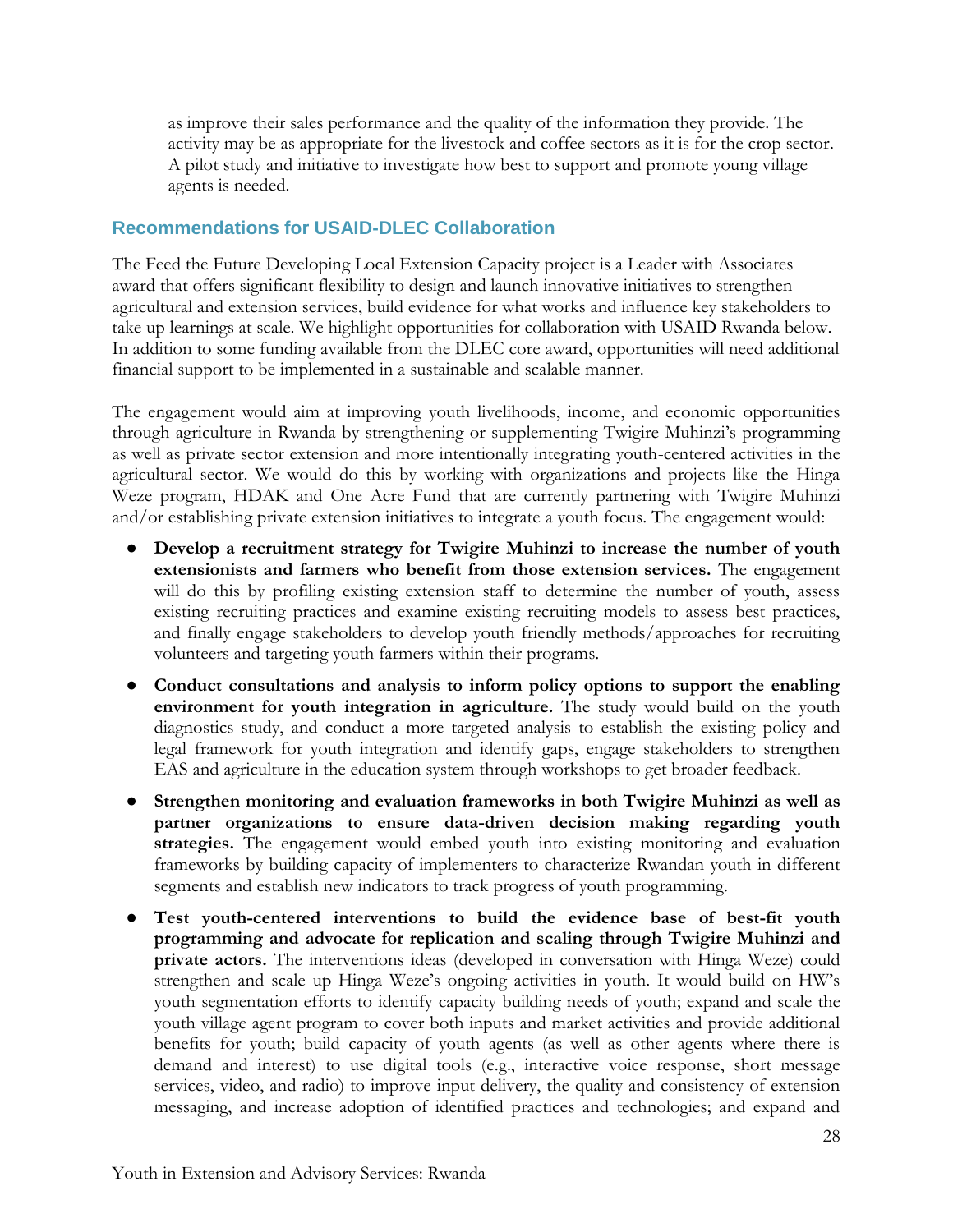strengthen HW's assistance to youth groups to help them to access credit and information and to better produce and market crops. Beyond this we could build the capacity of One Acre Fund to integrate youth into programming (and possibly University of Tennessee's USAIDfunded TI project to integrate youth in poultry value chain) and further evaluate youthcentered interventions through quasi-experimental design and disseminate best-fit practices to the Twigire Muhinzi system to promote replication and scale up.

# <span id="page-28-0"></span>**NEXT STEPS**

The DLEC Leader with Associates award offers two flexible funding mechanisms: (1) Mission buyin; and (2) associate awards. Any of the above recommendations (from supporting the CDCS development with specific language and indicators on how the youth lens can be applied to developing any of the new initiatives to supporting existing Mission programs through any of the USAID-DLEC collaborations) can be implemented at a smaller scale with financial contribution from the DLEC core award and Mission support. An engagement with a broader scope, national scale and greater impact would necessitate additional funding via a buy-in or associate award.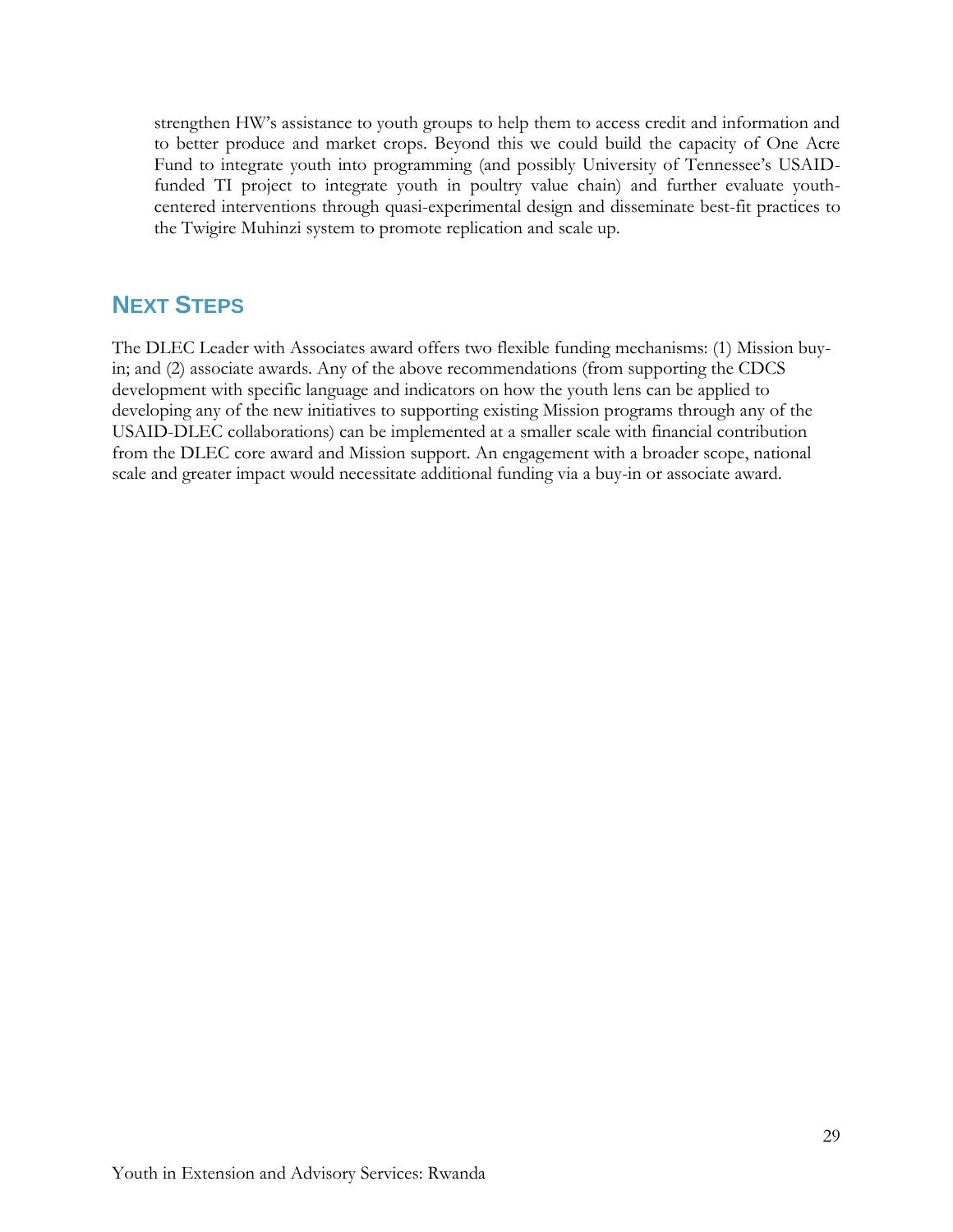# <span id="page-29-0"></span>**REFERENCES**

CNFA. (2018a). Hinga Weze: Annual Progress Report (October 1, 2017 – September 30, 2018). Washington, DC: Cultivating New Frontiers in Agriculture.

CNFA. (2018b). Hinga Weze: Year 2 Workplan. Washington, DC: Cultivating New Frontiers in Agriculture.

Christoplos, I. (2010). Mobilizing the Potential of Rural and Agricultural Extension*.* Rome: FAO.

EDC. (2018). Annual Report. Kigali: Huguka Dukore Akazi Kanoze Project, Education Development Center.

FAO. (2018). Youth employment in agriculture. Conference report. Rome: FAO.

Feder, G. and Savastano, S. (2006). The Role of Opinion Leaders in the Diffusion of New Knowledge: The Case of Integrated Pest Management. Washington DC: World Bank Policy Research Working Paper 3916, World Bank.

Flink, I., Vaast, C., Jacobs, J. (2018). Youth in Agricultural Cooperatives: Challenges and Opportunities. Amsterdam: Royal Tropical Institute (KIT),

GoR. (2005). National Youth Policy. Kigali: Ministry of Youth, Culture and Sports, Government of Rwanda.

GoR. (2013). Youth Sector Strategic Plan 2013-2018. Kigali: Government of Rwanda.

GoR. (2015). National Youth Policy. Towards a HAPPi Generation Kigali: Ministry of Youth and Information and Communication Technology. Government of Rwanda.

GoR. (2018). National Agriculture Policy. Kigali: Ministry of Agriculture and Animal Resources, Government of Rwanda.

Gray, J., D. Grover, and S. Rivas. (2018). Local Systems Framework Learning Note and Presentation - Experiences from the USAID/Honduras Funded Transforming Market Systems (TMS) Activity. Tegucigalpa: Dexis Consulting Group, ACDI/VOCA, USAID/Honduras.

Land O'Lakes. (2015). Quarterly Report July 1 – September 30, 2015. St. Paul, Minnesota: Land O'Lakes, Inc., USAID Rwanda Dairy Competitiveness Project, Phase II. .

M-LIMA. (2018). M-LIMA platform. Presentation downloaded on April 14, 2019 from [https://horticulture.ucdavis.edu/sites/g/files/dgvnsk1816/files/extension\\_material\\_files/M-](https://horticulture.ucdavis.edu/sites/g/files/dgvnsk1816/files/extension_material_files/M-LIMA%20PLATFORM%20Presentation%20final.pdf)[LIMA%20PLATFORM%20Presentation%20final.pdf](https://horticulture.ucdavis.edu/sites/g/files/dgvnsk1816/files/extension_material_files/M-LIMA%20PLATFORM%20Presentation%20final.pdf)

McNamara, P. and Bohn, A. (2017). Opinion: 3 ways extension services can engage and empower rural youth. Global Views. Champagne-Urbana, Illinois: University of Illinois.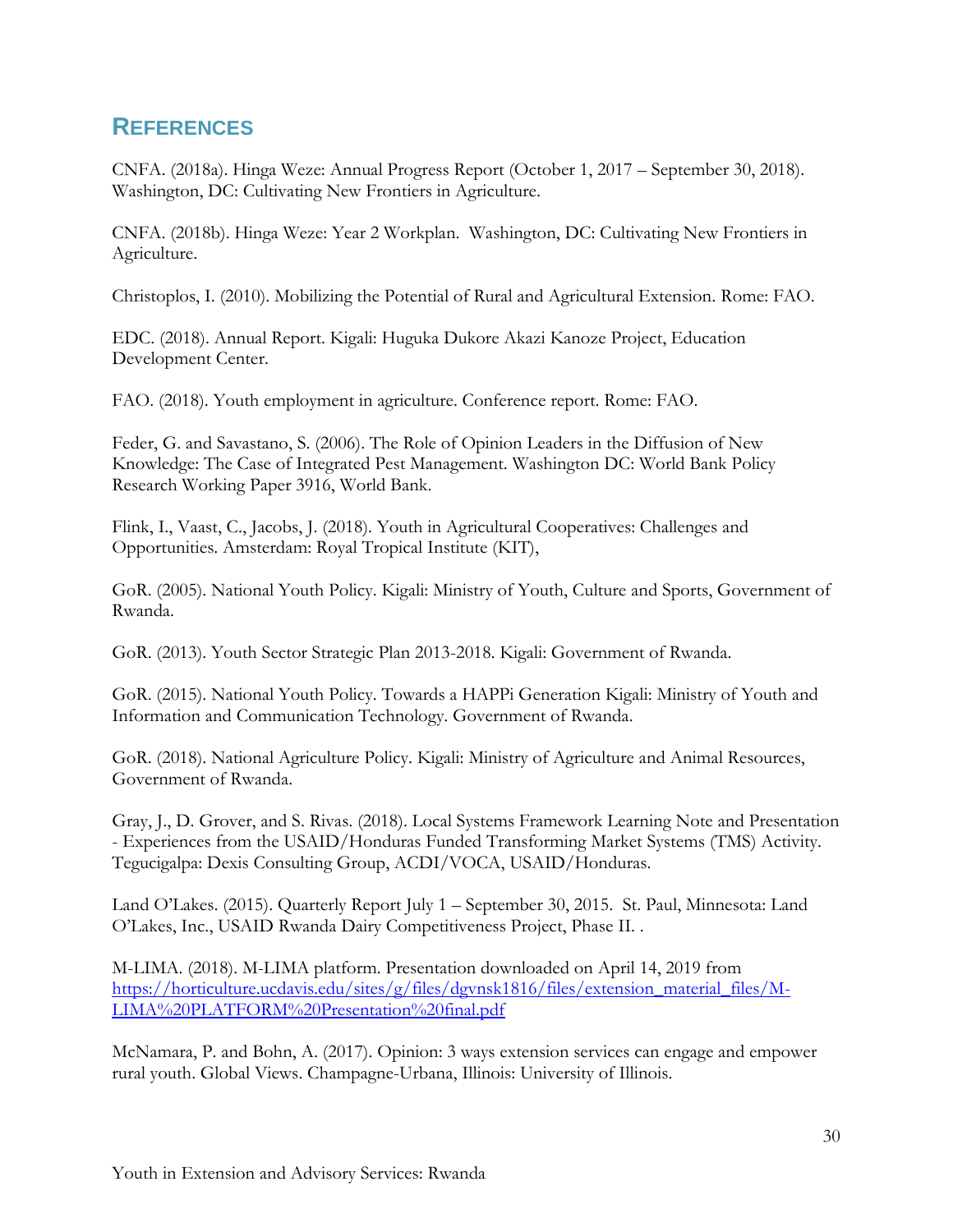McGill, K. (2018). Cultivating Youth Entrepreneurs in Rwanda's Agriculture Sector. Research Triangle Park, *North Carolina:* RTI International.

MacNairn, I. and Davis, K. (2018). Rwanda: Desk Study of Extension and Advisory Services. Washington DC: Developing Local Extension Capacity (DLEC).

MINAGRI. (2009a). National Agricultural Extension Strategy. Kigali: Ministry of Agriculture and Animal Resources.

MINAGRI. (2009b). The Strategic Plan for the Transformation of Agriculture in Rwanda – Phase II ((PSTA II). Kigali: Ministry of Agriculture and Animal Resources.

MINAGRI. (2010). Agriculture Gender Strategy. Kigali: Ministry of Agriculture and Animal Resources.

MINAGRI. (2017). The Strategic Plan for Agricultural Transformation 2018-2014, Phase IV. Kigali: Ministry of Agriculture and Animal Resources.

MINAGRI. (2016). The National Information and Communication Technologies for Rwanda Agriculture (ICT4Rag) Strategy (2016-2020). Kigali: Ministry of Agriculture and Animal Resources.

New Times. (2015). New government policy lowers youth bracket. Kigali: New Times, November 15, 2015.

Ntirenganya, G. (2017). Government seeks more youth engagement in agriculture. Kigali: New Times, February 14, 2017.

NISR. (2016). EICV4 Economic Activity Thematic Report, 2013/14. Kigali: National Institute of Statistics of Rwanda.

NISR. (2018). EICV5 Youth Thematic Report, 2016/17. Kigali: National Institute of Statistics of Rwanda.

PSDAG. (2018). Gender and Social Inclusion Learning Event. Kigali: USAID Feed the Future Project: Private-Sector Driven Agricultural Growth.

Sommers, M. and Bertsch, G. (2012). Stuck: Rwandan Youth and the Struggle for Adulthood Athens, Ga.: University of Georgia Press.

USAID. (2019). Request for Proposal No. SOL-72069619 R00001. Pp. 125-149.

USAID Youth Power Program. (2018). What works in Youth and Agriculture, Food Security, and Nutrition. Retrieved from Youth Power: http://www.youthpower.org/what-works-youth-andagriculture-food-security-and-nutrition#YouthAssessmentTools

University of Tennessee Institute of Agriculture. (2018). Tworore Inkoko, Twunguke. Annual and Quarter 4 Report, FY 2018. Knoxville, University of Tennessee Institute of Agriculture.